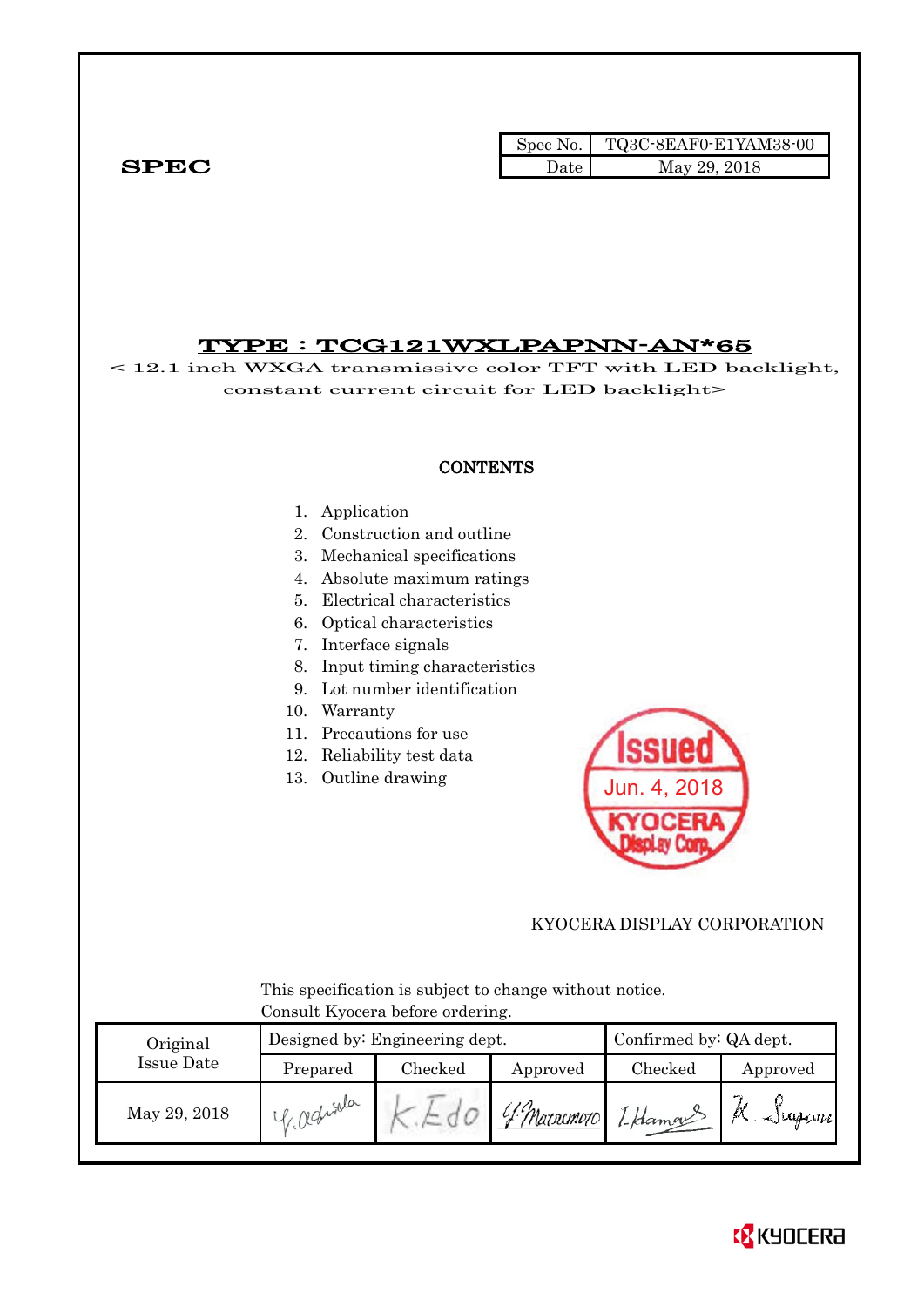# Warning

- 1. This Kyocera LCD module has been specifically designed for use only in electronic devices and industrial machines in the area of audio control, office automation, industrial control, home appliances, etc. The module should not be used in applications where the highest level of safety and reliability are required and module failure or malfunction of such module results in physical harm or loss of life, as well as enormous damage or loss. Such fields of applications include, without limitation, medical, aerospace, communications infrastructure, atomic energy control. Kyocera expressly disclaims any and all liability resulting in any way to the use of the module in such applications.
- 2. Customer agrees to indemnify, defend and hold Kyocera harmless from and against any and all actions, claims, damages, liabilities, awards, costs, and expenses, including legal expenses, resulting from or arising out of Customer's use, or sale for use, or Kyocera modules in applications.

# Caution

1. Kyocera shall have the right, which Customer hereby acknowledges, to immediately scrap or destroy tooling for Kyocera modules for which no Purchase Orders have been received from the Customer in a two-year period.

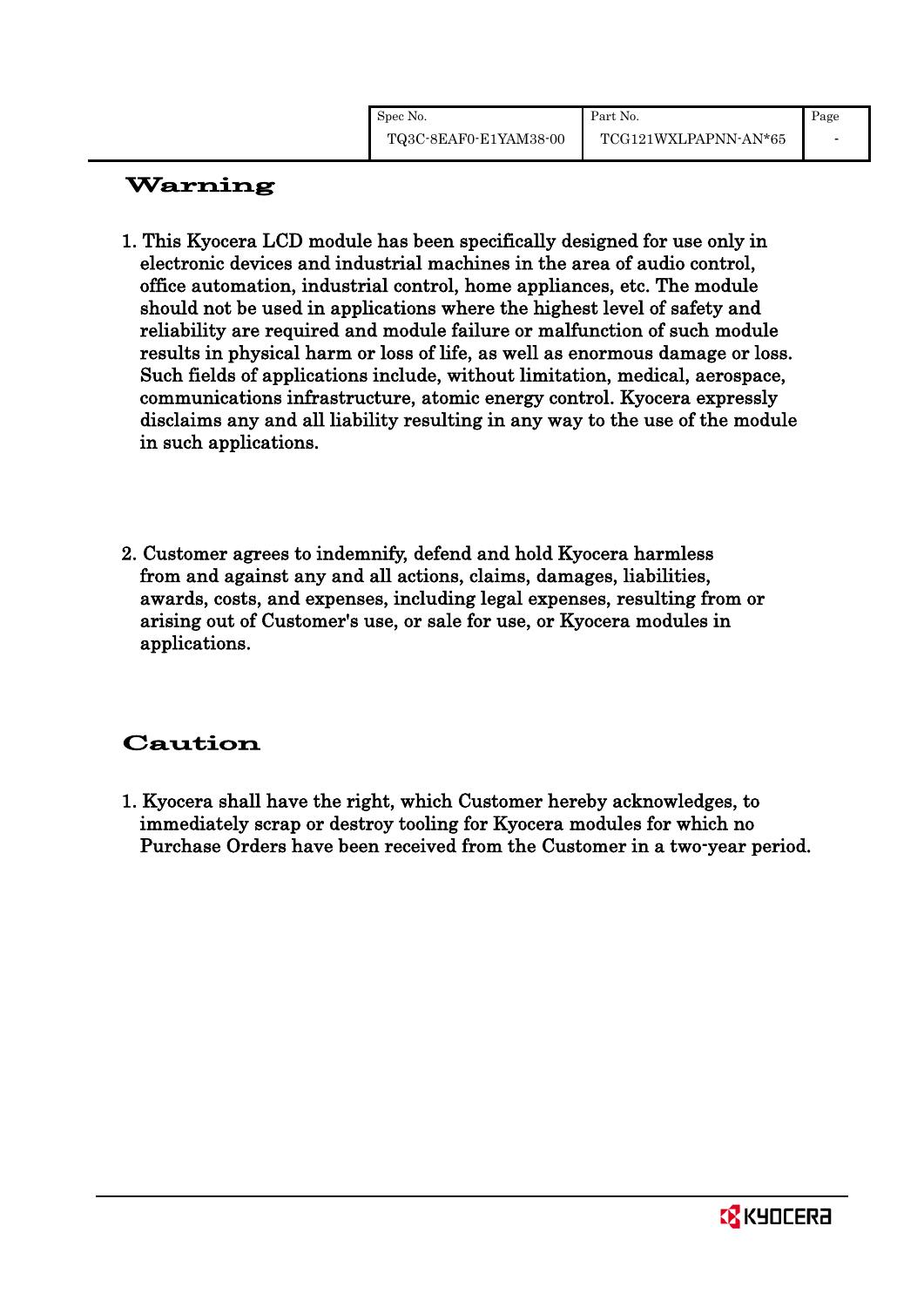| <b>EX</b> KYOCERA |  |
|-------------------|--|
|                   |  |

| Spec No.              | Part No.             |
|-----------------------|----------------------|
| TQ3C-8EAF0-E1YAM38-00 | TCG121WXLPAPNN-AN*65 |

# Revision record Date Designed by : Engineering dept. Confirmed by : QA dept.<br>Prepared Checked Approved Checked Approved Approved Rev.No. Date Page Descriptions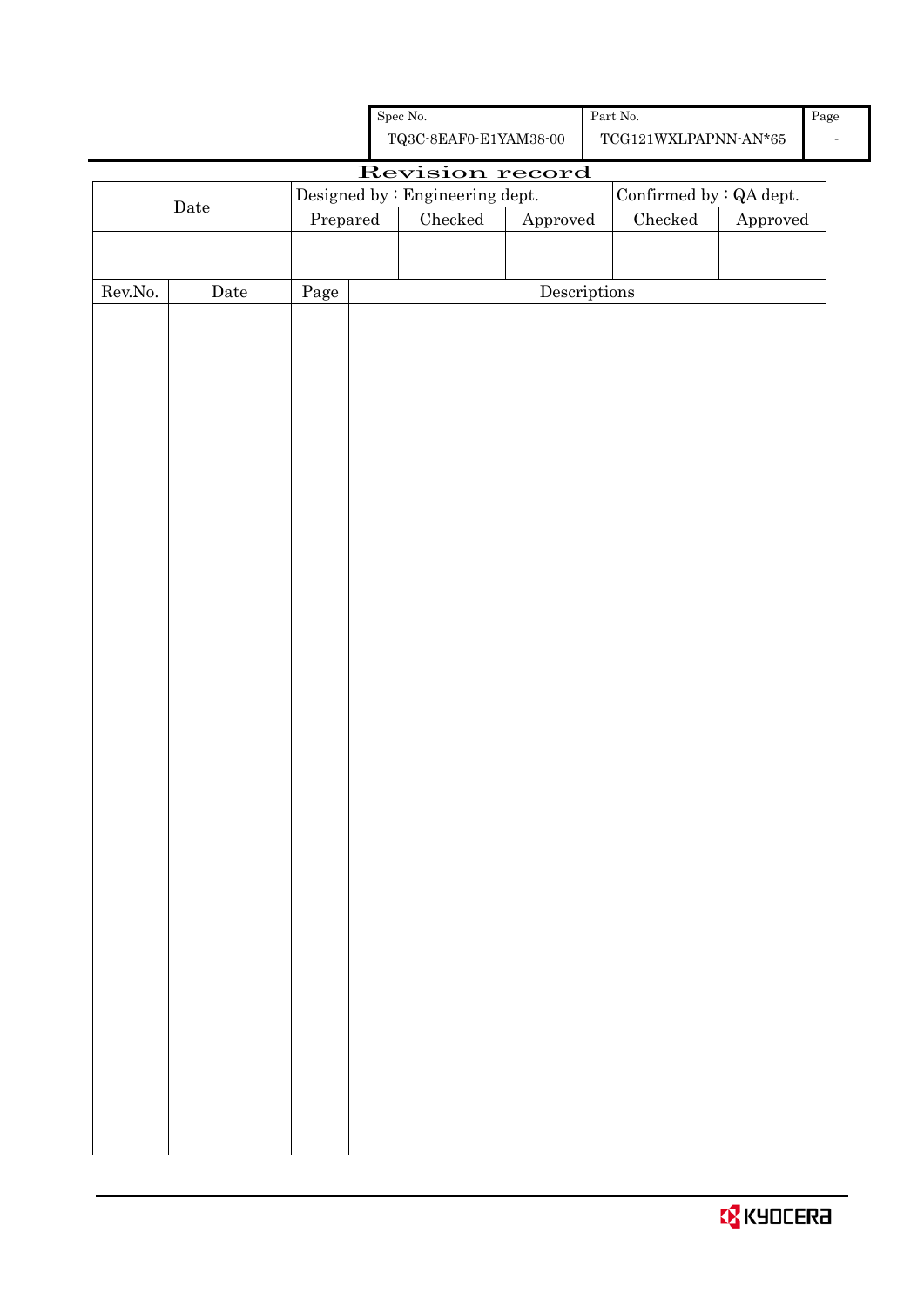#### 1. Application

This document defines the specification of TCG121WXLPAPNN-AN\*65 (RoHS Compliant)

#### 2. Construction and outline

| LCD.               | : Transmissive color dot matrix type TFT                |
|--------------------|---------------------------------------------------------|
| Backlight system   | : LED                                                   |
| Polarizer          | : Anti-Glare treatment                                  |
| Interface          | : LVDS                                                  |
| Additional circuit | : Timing controller, Power supply $(3.3V)$ input)       |
|                    | : Constant current circuit for LED Backlight(12V input) |

#### 3. Mechanical specifications

| <b>Item</b>              | Specification                                      | Unit |
|--------------------------|----------------------------------------------------|------|
| Outline dimensions<br>1) | $277.7(W)\times(182.5)(H)\times9.8(D)$             | mm   |
| Active area              | 261.12(W)×163.2(H)<br>(30.8cm/12.1~inch(Diagonal)) | mm   |
| Dot format               | $1280 \times (R,G,B)(W) \times 800(H)$             | dot  |
| Dot pitch                | $0.068(W)\times0.204(H)$                           | mm   |
| 2)<br>Base color         | Normally Black                                     |      |
| Mass                     | TRD                                                | g    |

1) Projection not included. Please refer to outline for details.

2) Due to the characteristics of the LCD material, the color varies with environmental temperature.

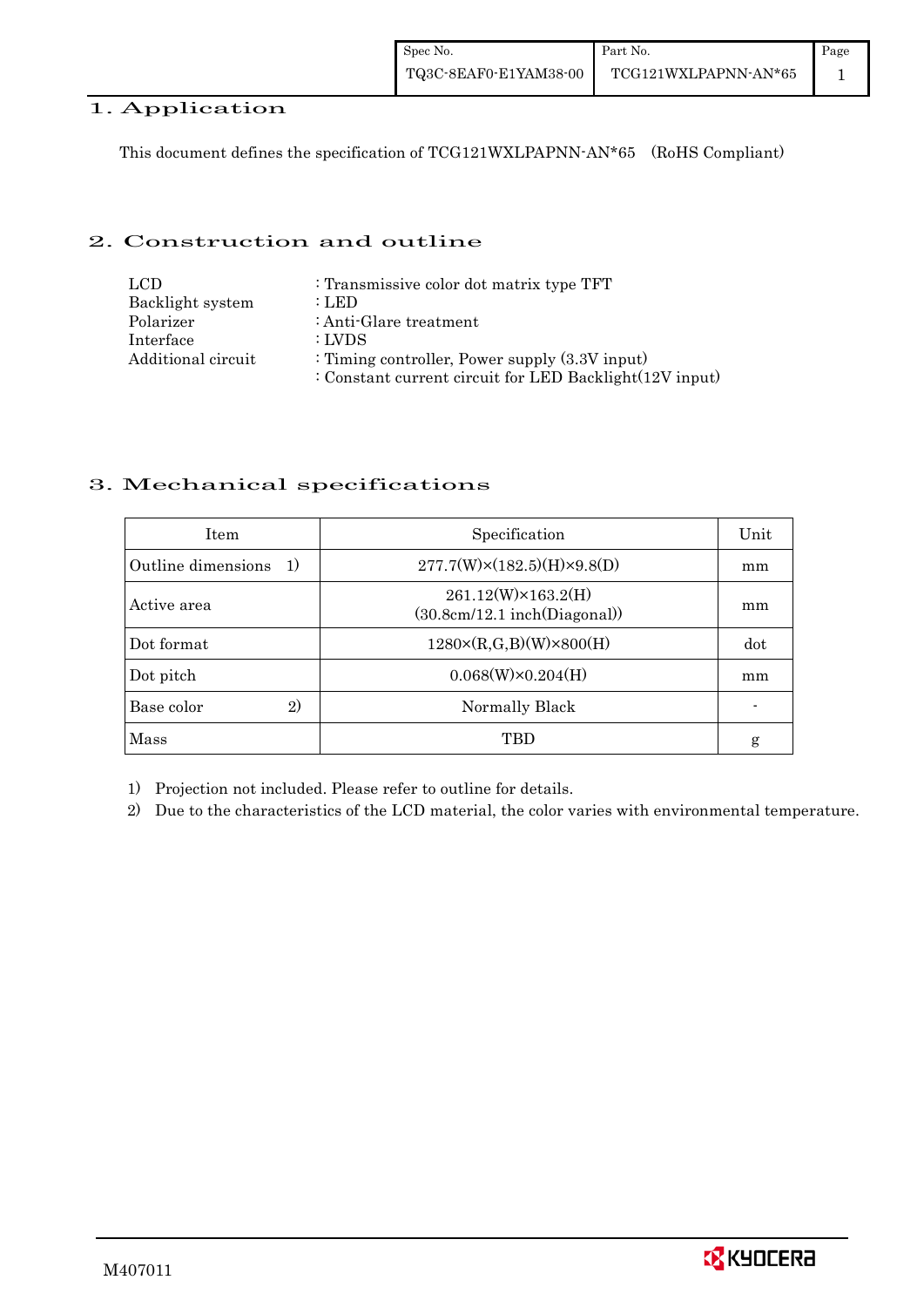#### 4. Absolute maximum ratings

|                       |    | Item                            | Symbol       | Min.     | Max.           | Unit |
|-----------------------|----|---------------------------------|--------------|----------|----------------|------|
| Supply voltage(+3.3V) |    |                                 | $\rm V_{DD}$ | $(-0.3)$ | (4.0)          |      |
| Supply voltage(+12V)  |    |                                 | $V_{IN}$     | $(-0.3)$ | (14.0)         |      |
|                       |    | $(i=0,1,2,3)$<br>RxINi+, RxINi- | $\rm V_{11}$ | $(-0.3)$ | (2.8)          |      |
| Input signal          |    | CK IN+, CK IN-                  | $\rm V_{12}$ | $(-0.3)$ | (2.8)          |      |
| Voltage               | 1) | SELLVDS, BITSEL, SC             | $\rm V_{I3}$ | $(-0.3)$ | $(V_{DD}+0.5)$ | V    |
|                       |    | <b>BLBRT, BLEN</b>              | $\rm V_{I4}$ | $(-0.3)$ | (Vin)          |      |

#### 4-1. Electrical absolute maximum ratings

1) V<sub>DD</sub> must be supplied correctly within the range described in  $5$ -1.

#### 4-2. Environmental absolute maximum ratings

| <b>Item</b>                         | Symbol                  | Min.  | Max. | Unit            |
|-------------------------------------|-------------------------|-------|------|-----------------|
| Operating temperature(Ambient) 1)   | TOP(Ambient)            | (.30) | (80) | $\rm ^{\circ}C$ |
| 2)<br>Operating temperature (Panel) | Top (Panel)             | (.30) | (80) | $\rm ^{\circ}C$ |
| 3)<br>Storage temperature           | <b>T</b> <sub>STO</sub> | (.30) | (80) | $\rm ^{\circ}C$ |
| Operating humidity<br>4)            | Hop                     | (10)  | 5)   | %RH             |
| Storage humidity<br>4)              | <b>H</b> <sub>sto</sub> | (10)  | 5)   | %RH             |
| Vibration                           |                         | 6)    | 6)   |                 |
| Shock                               |                         | 7)    | 7)   |                 |

1) Operating temperature means a temperature which operation shall be guaranteed. Since display performance is evaluated at 25°C, another temperature range should be confirmed.

- 2) Panel / Backboard surface temperature (all the surface)
- 3) Temp. =  $-30^{\circ}$ C $<$ 48h, Temp. =  $80^{\circ}$ C $<$ 168h Store LCD at normal temperature/humidity. Keep them free from vibration and shock. An LCD that is kept at a low or a high temperature for a long time can be defective due to other conditions, even if the low or high temperature satisfies the standard. (Please refer to "Precautions for Use" for details.)
- 4) Non-condensing
- 5) Temp. $\leq 40^{\circ}$ C, 85%RH Max.

Temp. $>40^{\circ}$ C, Absolute humidity shall be less than 85%RH at 40°C.

6)

| Frequency       | $10\sim$ 55 Hz | Acceleration value         |
|-----------------|----------------|----------------------------|
| Vibration width | $0.15$ mm      | $(0.3{\sim}9~{\rm m/s^2})$ |
| Interval        | $10-55-10$ Hz  | 1 minutes                  |

 2 hours in each direction X, Y, Z (6 hours total) EIAJ ED-2531

7) Acceleration: 490 m/s2, Pulse width: 11 ms 3 times in each direction:  $\pm X$ ,  $\pm Y$ ,  $\pm Z$ EIAJ ED-2531

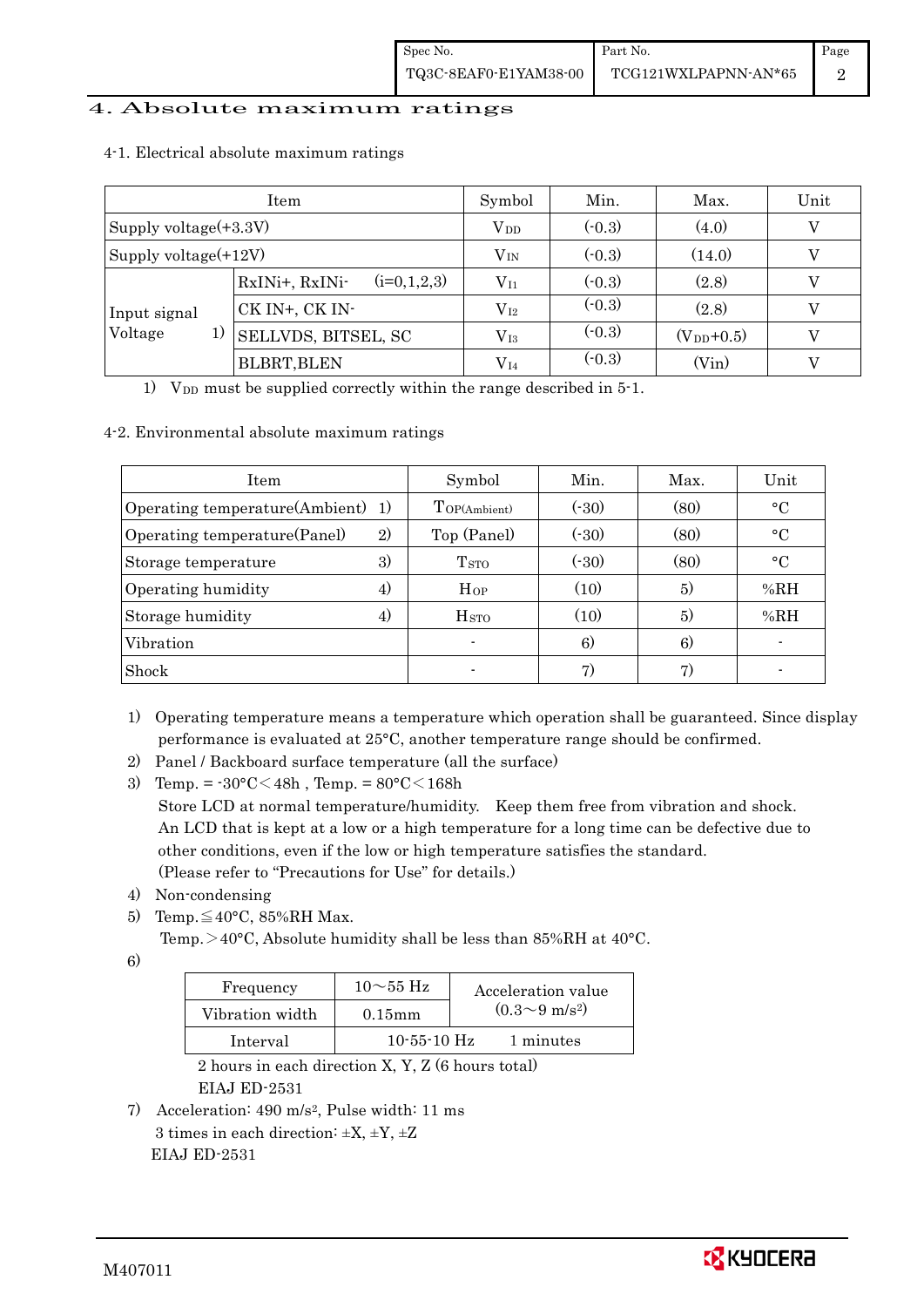#### 5. Electrical characteristics

#### 5-1. LCD

|                                     |       |                  |                          |                          |                          |                             | Temp. = $-30 \sim 80$ °C |
|-------------------------------------|-------|------------------|--------------------------|--------------------------|--------------------------|-----------------------------|--------------------------|
| Item                                |       | Symbol           | Condition                | Min.                     | Typ.                     | Max.                        | Unit                     |
| Supply voltage                      | 1)    | $\rm V_{\rm DD}$ | $\blacksquare$           | 3.0                      | 3.3                      | 3.6                         | V                        |
| Current consumption                 |       | I <sub>DD</sub>  | 2)                       |                          | (375)                    | (490)                       | mA                       |
| Permissive input ripple voltage     |       | $V_{RP}$         | $V_{DD} = 3.3V$          | $\overline{\phantom{a}}$ | $\blacksquare$           | (100)                       | $mVp\neg p$              |
|                                     |       | $V_{IL}$         | "Low" level              | (0)                      |                          | (0.8)                       | V                        |
| Input signal voltage                | 3)    | V <sub>IH</sub>  | "High" level             | (2.0)                    |                          | $V_{DD}$                    | V                        |
|                                     |       | $I_{OL}$         | $V_{I3}=0V$              | $(-10)$                  | $\overline{\phantom{a}}$ | (10)                        | $\mu$ A                  |
| Input leak current                  |       | $I_{OH}$         | $V_{I3}=3.3V$            | $\blacksquare$           | $\blacksquare$           | (400)                       | $\mu$ A                  |
| LVDS Input voltage                  | 4)    | $V_{L}$          |                          | (0)                      | $\overline{\phantom{a}}$ | (1.9)                       | V                        |
| Differential input voltage          | 4)    | $V_{ID}$         |                          | (100)                    | (350)                    | (600)                       | mV                       |
| Differential input                  |       | $V_{TL}$         | "Low" level              | $(VCM - 100)$            |                          |                             | mV                       |
| threshold voltage                   | 4) 5) | V <sub>TH</sub>  | "High" level             |                          |                          | $(VCM+100$<br>$\mathcal{E}$ | mV                       |
| Terminator                          |       | $R_1$            |                          | $\blacksquare$           | (100)                    |                             | $\Omega$                 |
|                                     |       | t1               |                          | (0.1)                    | $\overline{\phantom{a}}$ | (10)                        | ms                       |
|                                     |       | t2               | $\blacksquare$           | (0)                      | $\overline{\phantom{a}}$ | $\overline{\phantom{a}}$    | ms                       |
|                                     |       | t3               |                          | (0)                      | $\blacksquare$           | $\overline{\phantom{a}}$    | ms                       |
| V <sub>DD</sub> -turn-on conditions | 1)    | t4               |                          | (1.0)                    | $\overline{\phantom{a}}$ | $\overline{a}$              | $\bf S$                  |
|                                     |       | t5               | $\overline{\phantom{a}}$ | (200)                    | $\overline{\phantom{a}}$ | $\overline{a}$              | ms                       |
|                                     |       | t6               |                          | (200)                    |                          |                             | ms                       |

#### 1) V<sub>DD</sub>-turn-on conditions



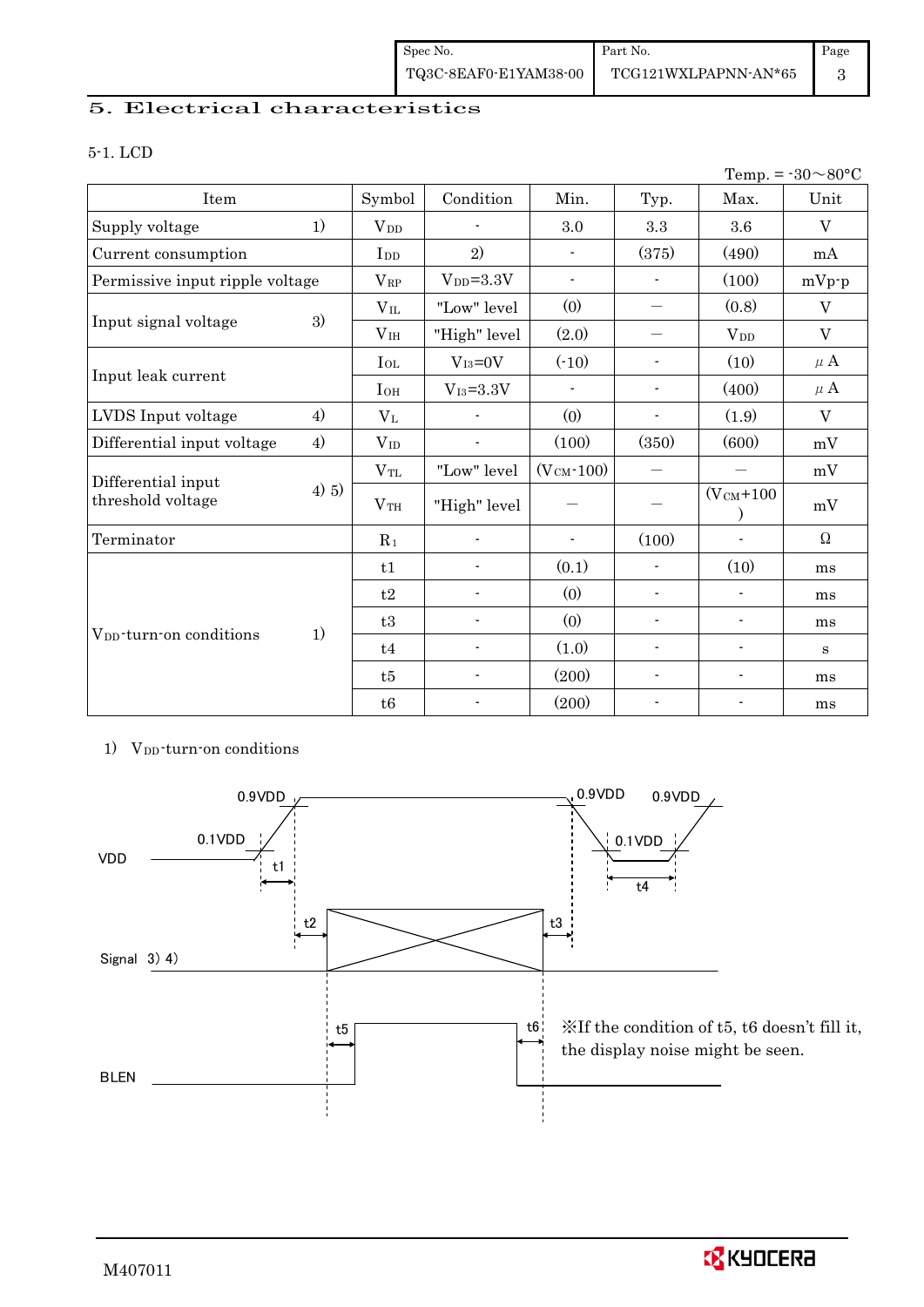2) Display pattern:  $V_{DD}$ 

| <b>I</b>       |                                                                                               |
|----------------|-----------------------------------------------------------------------------------------------|
|                | $= 3.3V$ , Temp. $= 25^{\circ}C$                                                              |
|                | $\cdots$ $\cdots$ $\cdots$ $\cdots$ $\cdots$ $\cdots$ $\cdots$ $383838393840(dot)$<br>123 456 |
| 1              |                                                                                               |
| $\overline{2}$ |                                                                                               |
| 3              |                                                                                               |
| ÷              | $\mathcal{A} = \mathcal{A}$                                                                   |
| ÷              |                                                                                               |
| ÷              |                                                                                               |
| 799            |                                                                                               |
| 800            |                                                                                               |
| (dot)          |                                                                                               |

- 3) Input signal : SELLVDS, BITSEL, SC
- 4) Input signal : RxIN3+, RxIN3-, RxIN2+, RxIN2-, RxIN1+, RxIN1-, RxIN0+, RxIN0- CK IN+, CK IN-



5)  $V_{CM}$ : LVDS Common mode voltage (V $_{CM}$ =1.25V)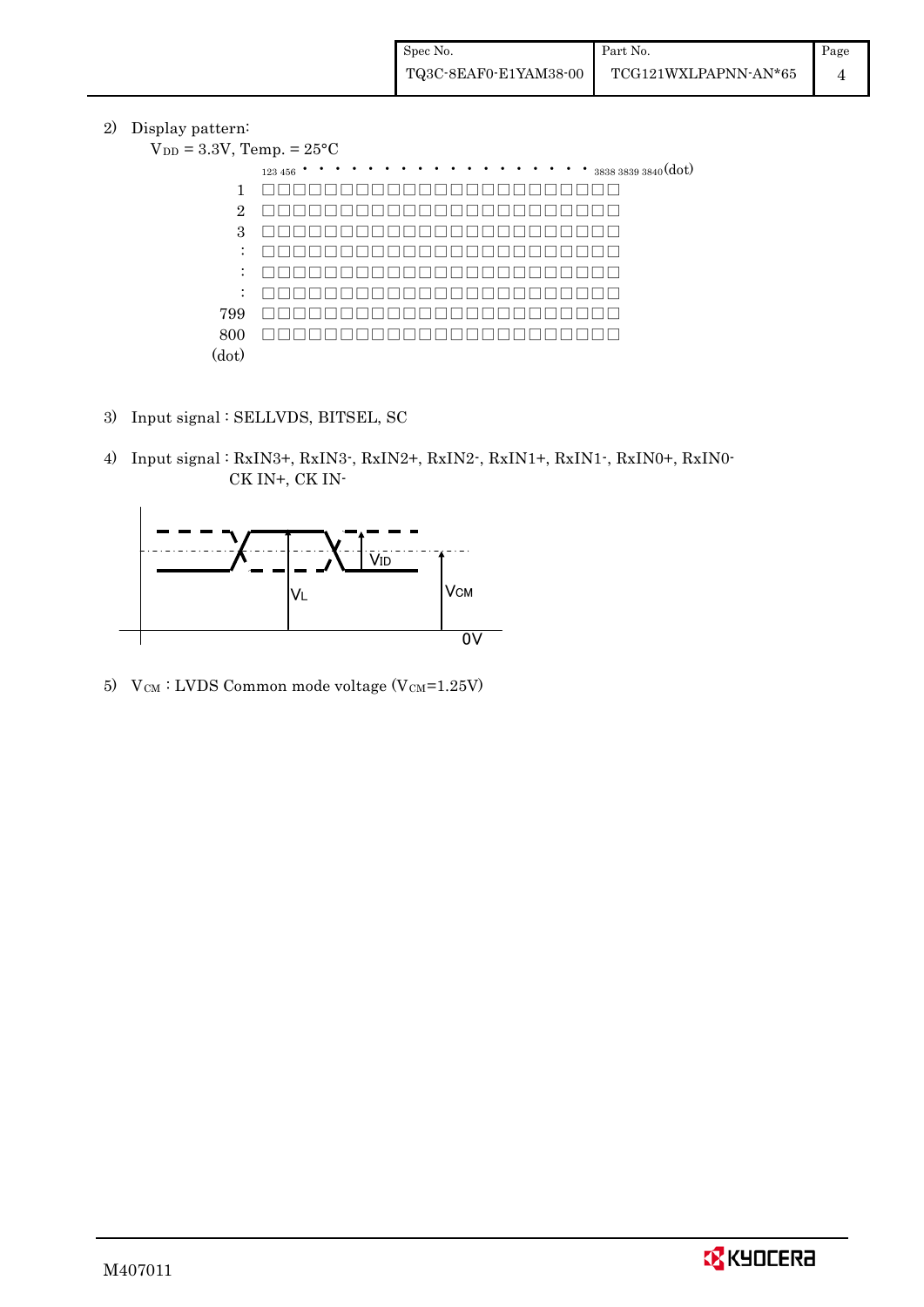| Spec No.              | Part No.             | Page |
|-----------------------|----------------------|------|
| TQ3C-8EAF0-E1YAM38-00 | TCG121WXLPAPNN-AN*65 |      |

#### 5-2. Constant current circuit for LED Backlight

|                                  |                  |                            |                          |          |                          | Temp. = $-30 \sim 80$ °C |
|----------------------------------|------------------|----------------------------|--------------------------|----------|--------------------------|--------------------------|
| Item                             | Symbol           | Condition                  | Min.                     | Typ.     | Max.                     | Unit                     |
| 1)<br>Supply voltage             | $V_{IN}$         |                            | 10.8                     | 12.0     | 13.2                     | V                        |
| Current consumption              | $I_{IN}$         | 2)                         |                          | TBD      | TBD                      | mA                       |
| Permissive input ripple voltage  | $V_{RP\_BL}$     | $V_{IN} = 12.0V$           | $\overline{\phantom{a}}$ |          | 100                      | $mVp-p$                  |
|                                  | VIL_BLBRT        | "Low" level                | $\Omega$                 |          | 0.4                      | V                        |
| BLBRT Input signal voltage       | $VIH_BLRRT$      | "High" level               | 1.5                      |          | $V_{IN}$                 | $\overline{V}$           |
| BLBRT Input pull-down resistance | $R_{IN\_BLBRT}$  |                            | $\blacksquare$           | 100      | $\overline{\phantom{a}}$ | $k\Omega$                |
|                                  | VIL_BLEN         | "Low" level"               | $\Omega$                 |          | 0.6                      | V                        |
| <b>BLEN</b> Input signal voltage | $VIH_BLEN$       | "High" level               | 1.5                      |          | $V_{IN}$                 | V                        |
| BLEN Input pull-down resistance  | $R_{IN\_BLEN}$   |                            | $\blacksquare$           | 100      |                          | $k\Omega$                |
| 3)<br>PWM Frequency              | f <sub>PWM</sub> |                            | 200                      |          | 20k                      | Hz                       |
|                                  |                  | $f_{\rm PWM} = 200 \rm Hz$ | $\mathbf{1}$             |          | 100                      | $\frac{0}{0}$            |
| 3)<br>P WM Duty ratio            | $D_{\rm PWM}$    | $f_{\text{PWM}}=2kHz$      | 1                        |          | 100                      | $\%$                     |
|                                  |                  | $f_{\rm PWM} = 20kHz$      | 10                       |          | 100                      | $\%$                     |
| 4), 5)<br>Operating life time    | T                | Temp.= $25^{\circ}$ C      | $\overline{\phantom{a}}$ | (50,000) |                          | $\mathbf h$              |

1) V<sub>IN</sub>-turn-on conditions



2)  $V_{IN} = 12V$ , Temp. =  $25^{\circ}C$ , DPWM = 100%

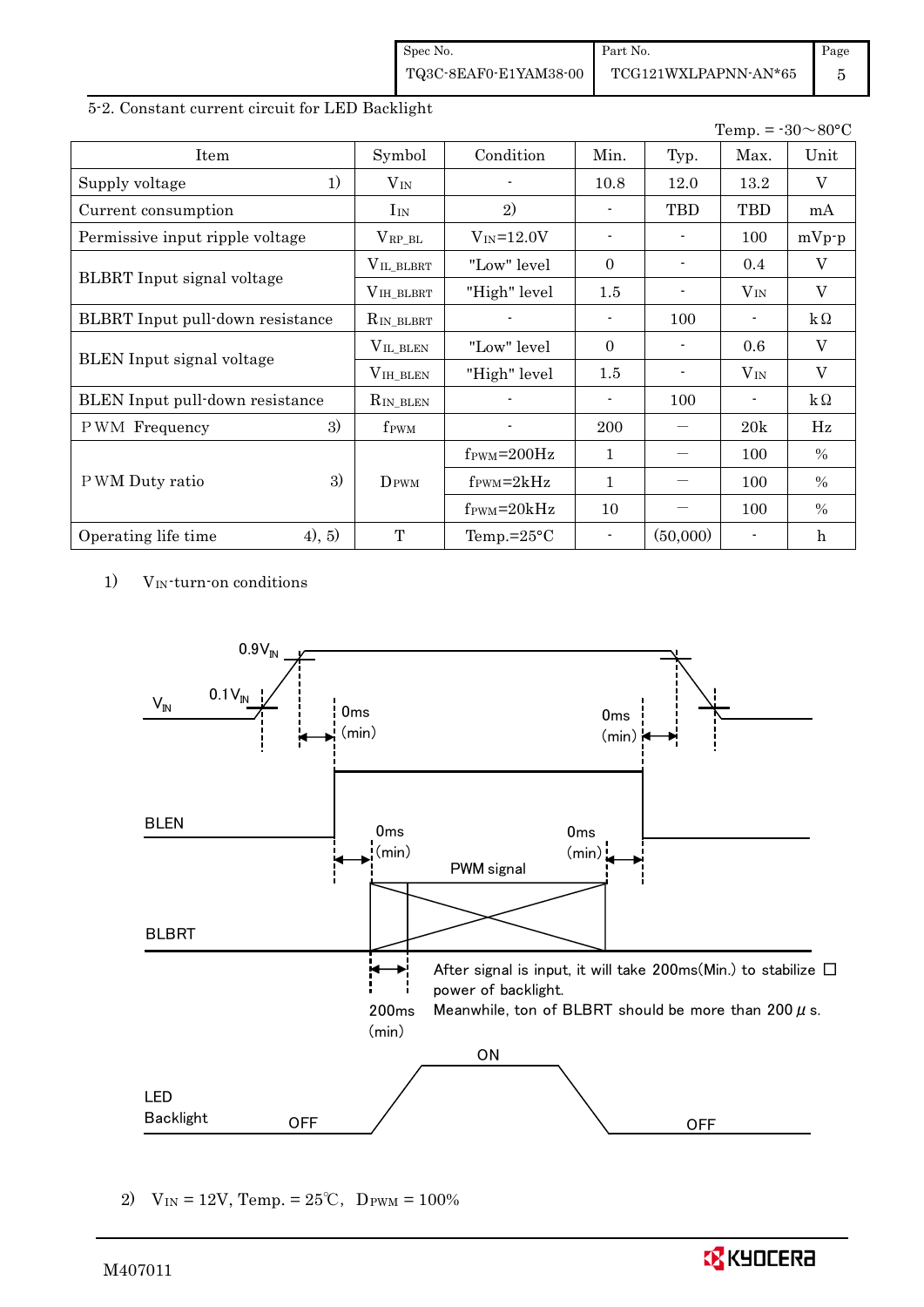3) PWM Timing Diagram



tPWM  $\geq 50 \mu$  s, tON $\geq 5 \mu$  s In case of lower frequency, the deterioration of the display quality, flicker etc., may occur.

- 4) When brightness decrease 50% of minimum brightness. The average life of a LED will decrease when the LCD is operating at higher temperatures.
- 5) Life time is estimated data.(Condition : IF=TBD mA, Ta=25°C in chamber).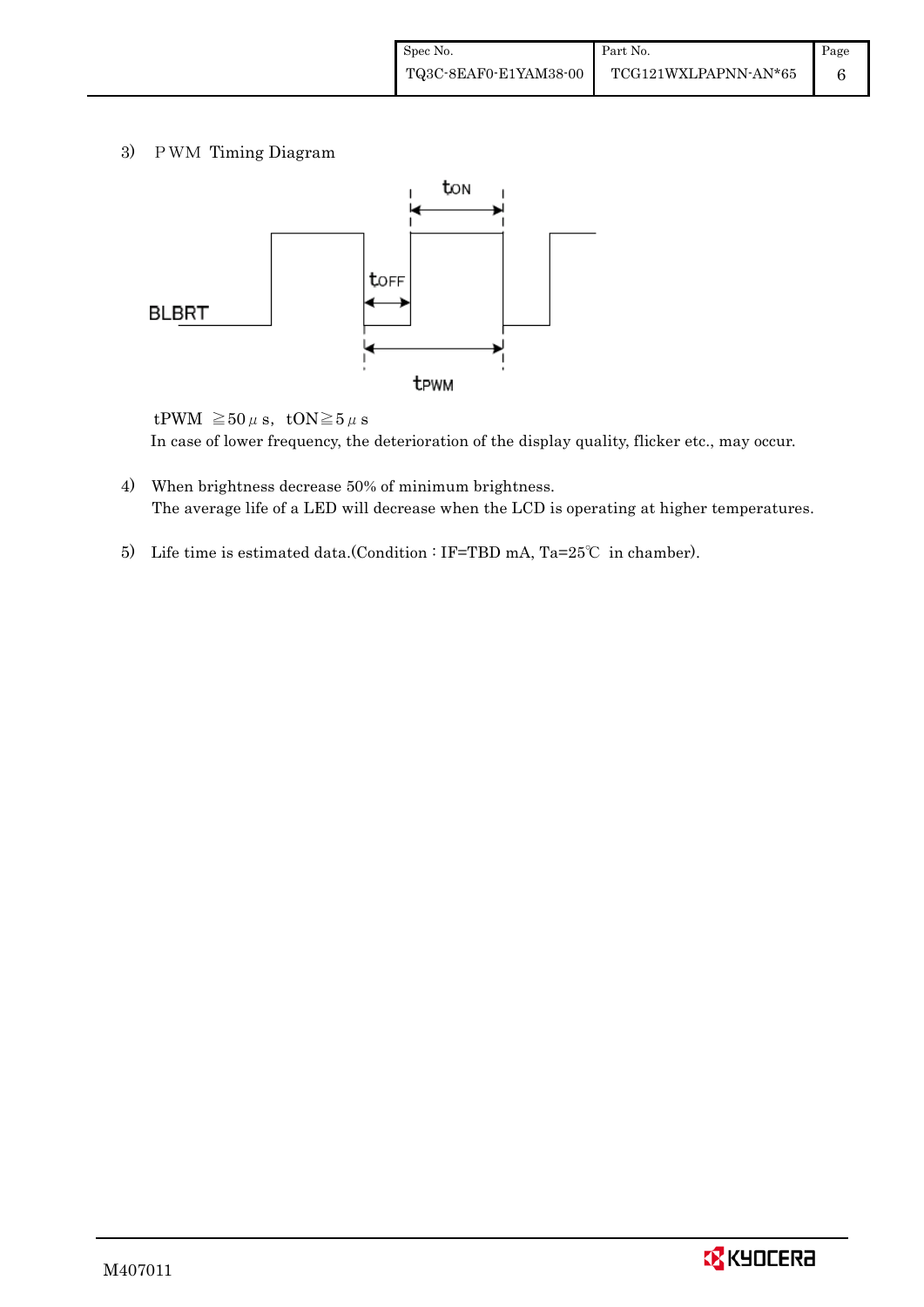| Spec No.              | Part No.             | Page |
|-----------------------|----------------------|------|
| TQ3C-8EAF0-E1YAM38-00 | TCG121WXLPAPNN-AN*65 |      |

# 6. Optical characteristics

| Measuring spot = $\phi$ 6.0mm, Temp. = 25°C |  |
|---------------------------------------------|--|
|---------------------------------------------|--|

| Item                        |       | Symbol         | Condition                   | Min.  | Typ.       | Max.       | Unit                     |  |
|-----------------------------|-------|----------------|-----------------------------|-------|------------|------------|--------------------------|--|
|                             | Rise  | $\tau$         | $\theta = \phi = 0^{\circ}$ |       | (18)       |            | ms                       |  |
| Response time               | Down  | $\tau$ d       | $\theta = \phi = 0^{\circ}$ |       | (12)       |            | ms                       |  |
|                             |       | $\theta$ upper |                             |       | (85)       |            |                          |  |
|                             |       | $\theta$ LOWER |                             |       | (85)       |            | deg.                     |  |
| Viewing angle range         |       | $\phi$ LEFT    | $CR \ge 10$                 | —     | (85)       |            | deg.                     |  |
|                             |       | $\phi$ RIGHT   |                             |       | (85)       |            |                          |  |
| Contrast ratio              |       | $\rm CR$       | $\theta = \phi = 0^{\circ}$ | (500) | (750)      |            | $\overline{\phantom{a}}$ |  |
| <b>Brightness</b>           |       | L              | IF=(TBD)mA/Line             | TBD   | (1000)     |            | cd/m <sup>2</sup>        |  |
|                             |       | X              | $\theta = \phi = 0^{\circ}$ | TBD   | TBD        | TBD        |                          |  |
|                             | Red   | У              |                             | TBD   | <b>TBD</b> | <b>TBD</b> |                          |  |
|                             | Green | $\mathbf X$    |                             | TBD   | <b>TBD</b> | TBD        |                          |  |
| Chromaticity<br>coordinates |       | У              | $\theta = \phi = 0^{\circ}$ | TBD   | TBD        | <b>TBD</b> | L,                       |  |
|                             |       | $\mathbf X$    | $\theta = \phi = 0^{\circ}$ | TBD   | TBD        | TBD        |                          |  |
|                             | Blue  | У              |                             | TBD   | TBD        | TBD        |                          |  |
|                             |       | $\mathbf X$    | $\theta = \phi = 0^{\circ}$ | TBD   | <b>TBD</b> | <b>TBD</b> |                          |  |
|                             | White | $\mathbf y$    |                             | TBD   | <b>TBD</b> | <b>TBD</b> |                          |  |

#### 6-1. Definition of contrast ratio

 $CR(Contrast ratio) =$  Brightness with all pixels "White" Brightness with all pixels "Black"

## 6-2. Definition of response time

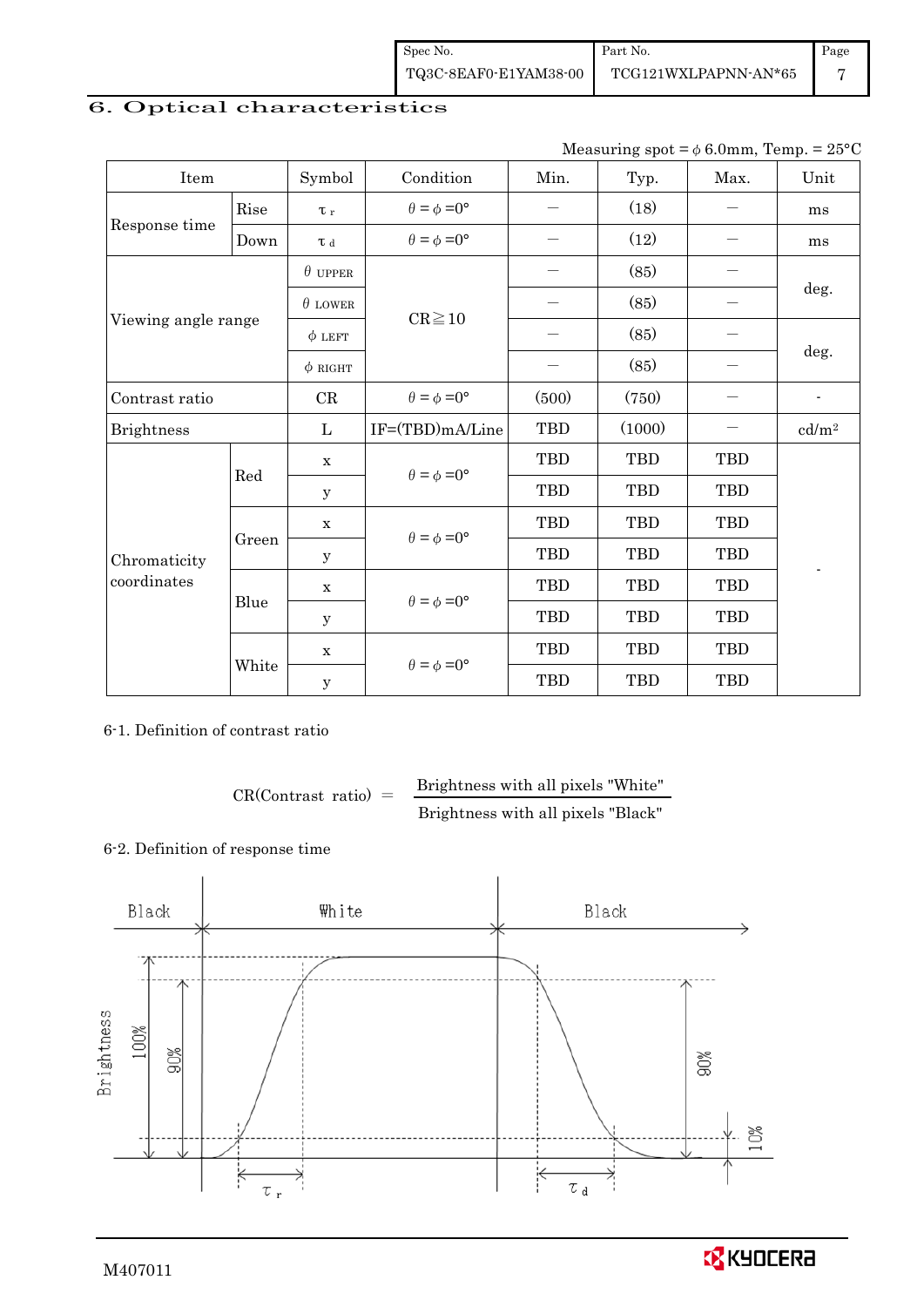6-3. Definition of viewing angle



#### 6-4. Brightness measuring points



- 1) Rating is defined as the white brightness at center of display screen(3).
- 2) 5 minutes after LED is turned on. (Ambient Temp.=25℃)

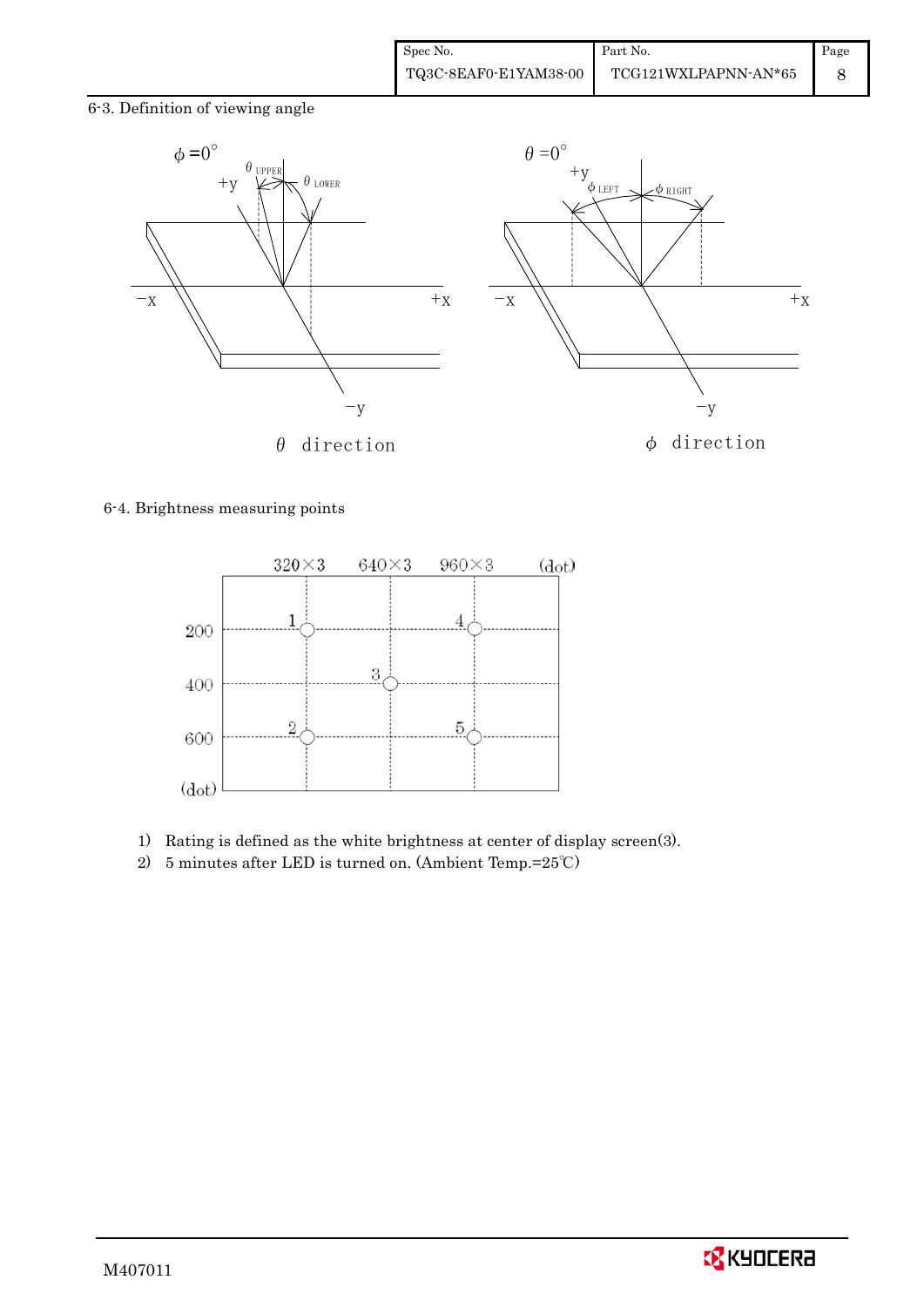## 7. Interface signals

#### 7-1. Interface signals

| No.        | Symbol         | Description                                                      | <b>Note</b> |
|------------|----------------|------------------------------------------------------------------|-------------|
|            | SC             | Scan direction control (GND or Open : Normal, High : Reverse)    | 1)          |
| $\sqrt{2}$ | <b>BITSEL</b>  | Bit data select signal (GND or Open: 8bit mode, High: 6bit mode) | 2)          |
| 3          | RxIN3+         | LVDS receiver signal $CH3(+)$                                    | <b>LVDS</b> |
| 4          | $RxIN3-$       | LVDS receiver signal $CH3(\cdot)$                                | <b>LVDS</b> |
| 5          | <b>GND</b>     | <b>GND</b>                                                       |             |
| 6          | CK IN+         | LVDS receiver signal $CK(+)$                                     | <b>LVDS</b> |
| 7          | CK IN-         | LVDS receiver signal $CK(\cdot)$                                 | <b>LVDS</b> |
| 8          | <b>GND</b>     | <b>GND</b>                                                       |             |
| 9          | $RxIN2+$       | LVDS receiver signal $CH2(+)$                                    | <b>LVDS</b> |
| 10         | RxIN2-         | LVDS receiver signal $CH2(\cdot)$                                | <b>LVDS</b> |
| 11         | <b>GND</b>     | <b>GND</b>                                                       |             |
| 12         | $RxIN1+$       | LVDS receiver signal $CH1(+)$                                    | <b>LVDS</b> |
| 13         | RxIN1-         | LVDS receiver signal $CH1(\cdot)$                                | <b>LVDS</b> |
| 14         | <b>GND</b>     | <b>GND</b>                                                       |             |
| 15         | RxIN0+         | LVDS receiver signal $CHO(+)$                                    | <b>LVDS</b> |
| 16         | RxIN0-         | LVDS receiver signal $CHO(·)$                                    | <b>LVDS</b> |
| 17         | <b>GND</b>     | <b>GND</b>                                                       |             |
| 18         | <b>SELLVDS</b> | Mode select signal(LVDS Data mapping)                            |             |
| 19         | $V_{DD}$       | $+3.3V$ power supply                                             |             |
| 20         | $\rm V_{DD}$   | $+3.3V$ power supply                                             |             |

| LCD connector      | $DF19G-20P-1H(54)$ (HIROSE) |          |
|--------------------|-----------------------------|----------|
| Matching connector | DF19-20S-1C                 | (HIROSE) |
|                    | DF19G-20S-1C                | (HIROSE) |

| LVDS receiver             | Embedded in ASIC                              |
|---------------------------|-----------------------------------------------|
| Matching LVDS transmitter | THC63LVDM83D(THine Electronics) or compatible |

1) Scanning

SC : GND or Open SC : High



2) BITSEL

Number of colors 8 bit mode: 16.2M colors 6 bit mode: 262k colors

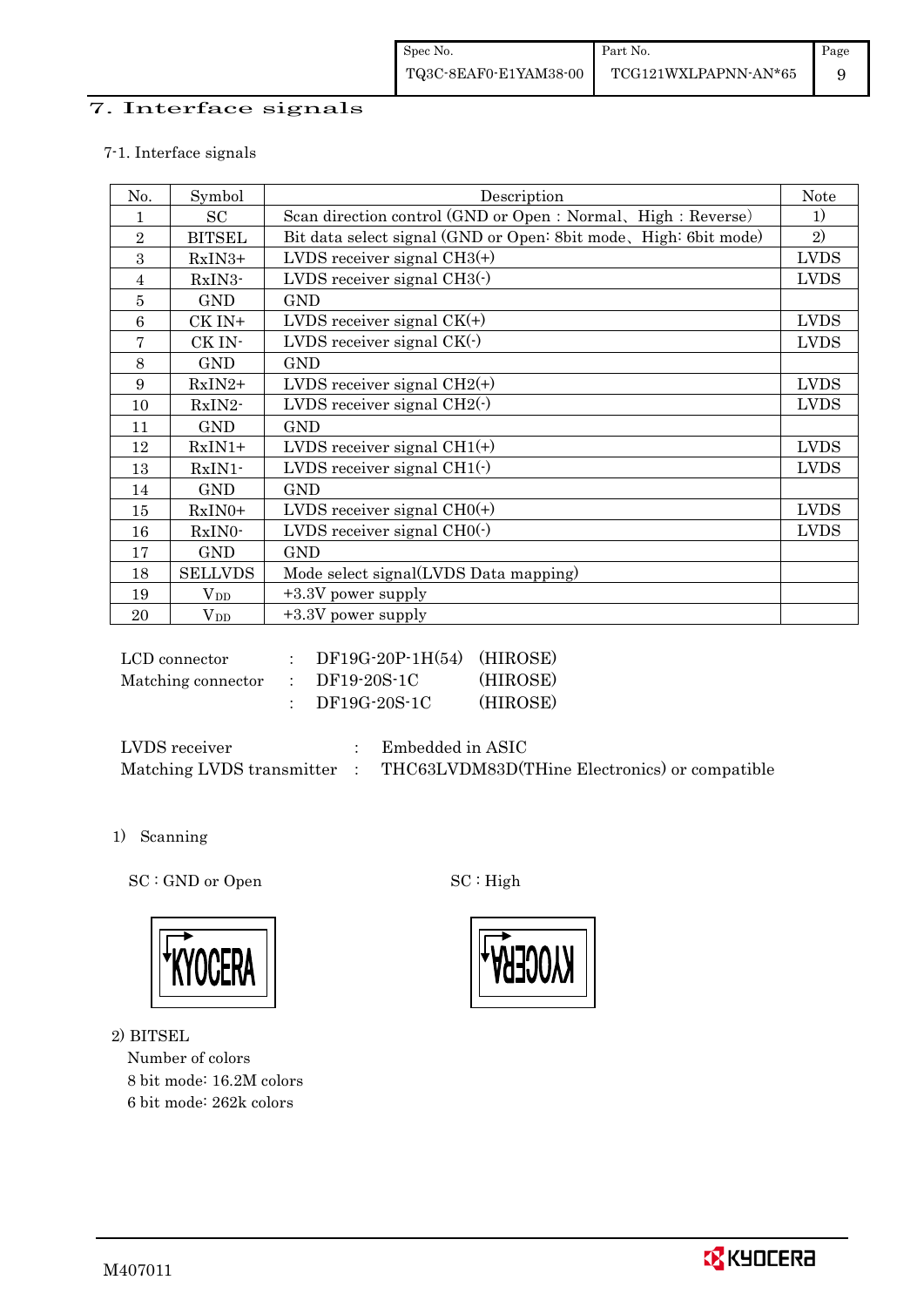| Spec No.              | Part No.             | Page |
|-----------------------|----------------------|------|
| TQ3C-8EAF0-E1YAM38-00 | TCG121WXLPAPNN-AN*65 |      |

7-2. LED

| No.            | Symbol       | Description                       | Note |  |  |
|----------------|--------------|-----------------------------------|------|--|--|
|                | $V_{IN}$     | $(+12V)$ power supply             |      |  |  |
| 2              | $V_{IN}$     | $(+12V)$ power supply             |      |  |  |
| 3              | $\rm V_{IN}$ | $(+12V)$ power supply             |      |  |  |
| 4              | <b>BLEN</b>  | ON/OFF terminal voltage           |      |  |  |
| 5              | <b>BLBRT</b> | PWM signal(Brightness adjustment) |      |  |  |
| 6              | <b>GND</b>   | <b>GND</b>                        |      |  |  |
| $\overline{ }$ | <b>GND</b>   | GND                               |      |  |  |
| 8              | GND          | $\mathop{\rm GND}\nolimits$       |      |  |  |

| LCD connector      | SM08B-SHLS-TF(LF)(SN) | (JST) |
|--------------------|-----------------------|-------|
| Matching connector | SHLP-08V-S-B          | (JST) |

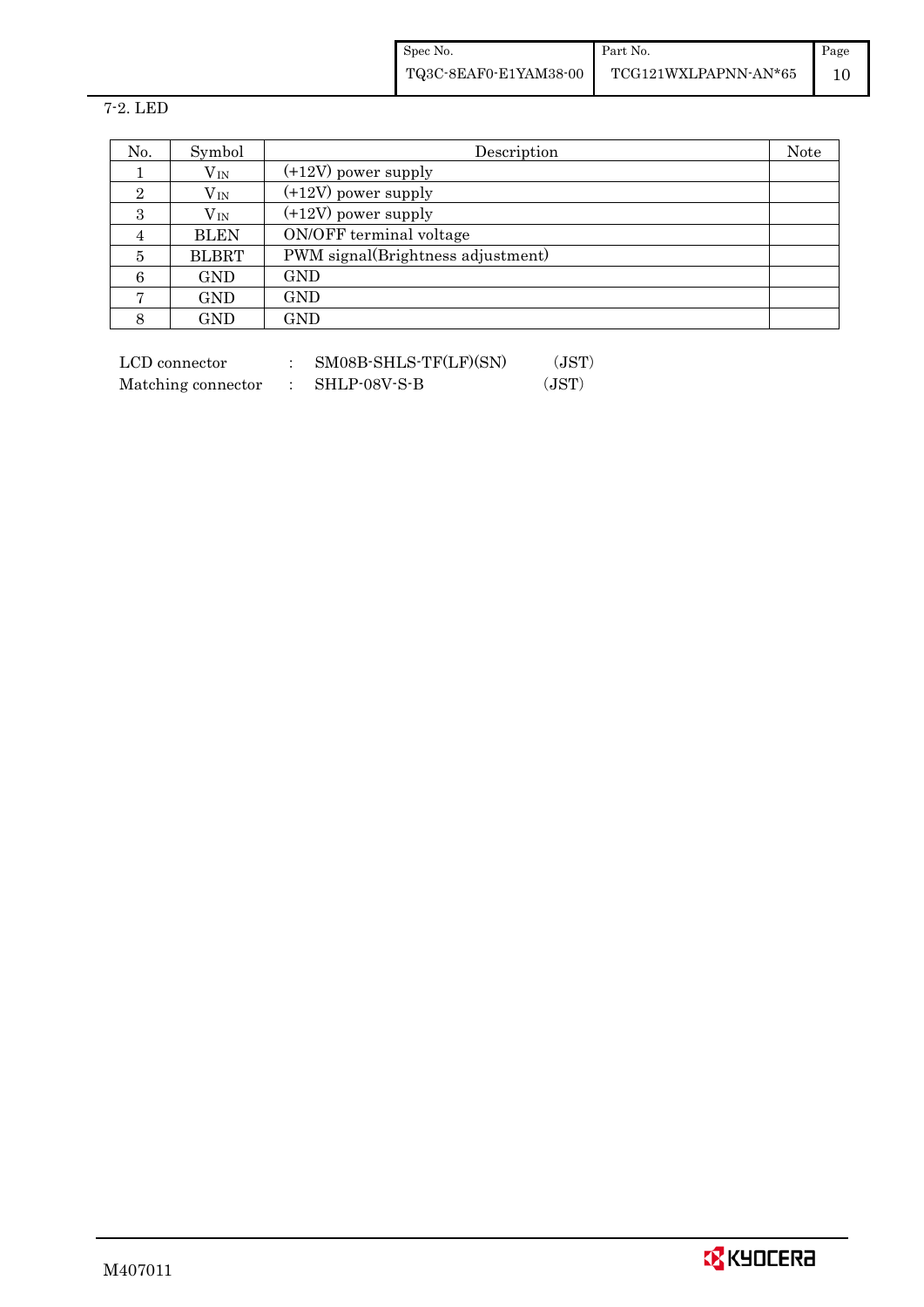| Spec No.              | Part No.             | Page |
|-----------------------|----------------------|------|
| TQ3C-8EAF0-E1YAM38-00 | TCG121WXLPAPNN-AN*65 |      |

7-3. Data mapping (6bit input / 8bit mode)

|  |  |  |  |  |  |  |  | 1) Location of BITSEL, SELLVDS (THC63LVDM83D (THine Electronics) or compatible) |
|--|--|--|--|--|--|--|--|---------------------------------------------------------------------------------|
|--|--|--|--|--|--|--|--|---------------------------------------------------------------------------------|

|                | Transmitter      | $2Pin$ BITSEL = "L" or OPEN | $2Pin$ BITSEL = "L" or OPEN |  |  |
|----------------|------------------|-----------------------------|-----------------------------|--|--|
| Pin No.        | Data             | 18Pin SELLVDS = "L" or OPEN | $18Pin$ SELLVDS = "H"       |  |  |
| 51             | TA <sub>0</sub>  |                             | RO(LSB)                     |  |  |
| $52\,$         | TA1              |                             | R1                          |  |  |
| 54             | TA <sub>2</sub>  |                             | R2                          |  |  |
| 55             | TA <sub>3</sub>  |                             | R3                          |  |  |
| 56             | TA4              | —                           | R4                          |  |  |
| $\overline{3}$ | TA5              |                             | R5(MSB)                     |  |  |
| $\overline{4}$ | TA <sub>6</sub>  |                             | GO(LSB)                     |  |  |
| $\,6\,$        | T <sub>B</sub> 0 |                             | G1                          |  |  |
| $\overline{7}$ | TB1              | $\overline{\phantom{0}}$    | G <sub>2</sub>              |  |  |
| 11             | TB <sub>2</sub>  |                             | G <sub>3</sub>              |  |  |
| 12             | TB <sub>3</sub>  | $\overline{\phantom{0}}$    | G <sub>4</sub>              |  |  |
| 14             | TB4              |                             | G5(MSB)                     |  |  |
| 15             | TB5              |                             | BO(LSB)                     |  |  |
| 19             | TB6              |                             | B1                          |  |  |
| 20             | TC <sub>0</sub>  | $\overline{\phantom{0}}$    | B <sub>2</sub>              |  |  |
| 22             | TC1              |                             | B <sub>3</sub>              |  |  |
| 23             | TC <sub>2</sub>  |                             | B <sub>4</sub>              |  |  |
| 24             | TC <sub>3</sub>  | $\overline{\phantom{0}}$    | B5(MSB)                     |  |  |
| 27             | TC4              | $\overline{\phantom{0}}$    | (HS)                        |  |  |
| 28             | TC <sub>5</sub>  | $\equiv$                    | (VS)                        |  |  |
| $30\,$         | TC <sub>6</sub>  |                             | DE                          |  |  |
| 50             | TD <sub>0</sub>  | $\overline{\phantom{0}}$    | <b>GND</b>                  |  |  |
| $\overline{2}$ | TD1              |                             | <b>GND</b>                  |  |  |
| 8              | TD2              | $\overline{\phantom{0}}$    | <b>GND</b>                  |  |  |
| 10             | TD <sub>3</sub>  |                             | <b>GND</b>                  |  |  |
| 16             | TD4              |                             | <b>GND</b>                  |  |  |
| 18             | TD5              |                             | <b>GND</b>                  |  |  |
| 25             | TD <sub>6</sub>  |                             | <b>GND</b>                  |  |  |

 BITSEL=L(GND) or OPEN SELLVDS=H(3.3V)



HS:HSYNC

VS: V<sub>SYNC</sub>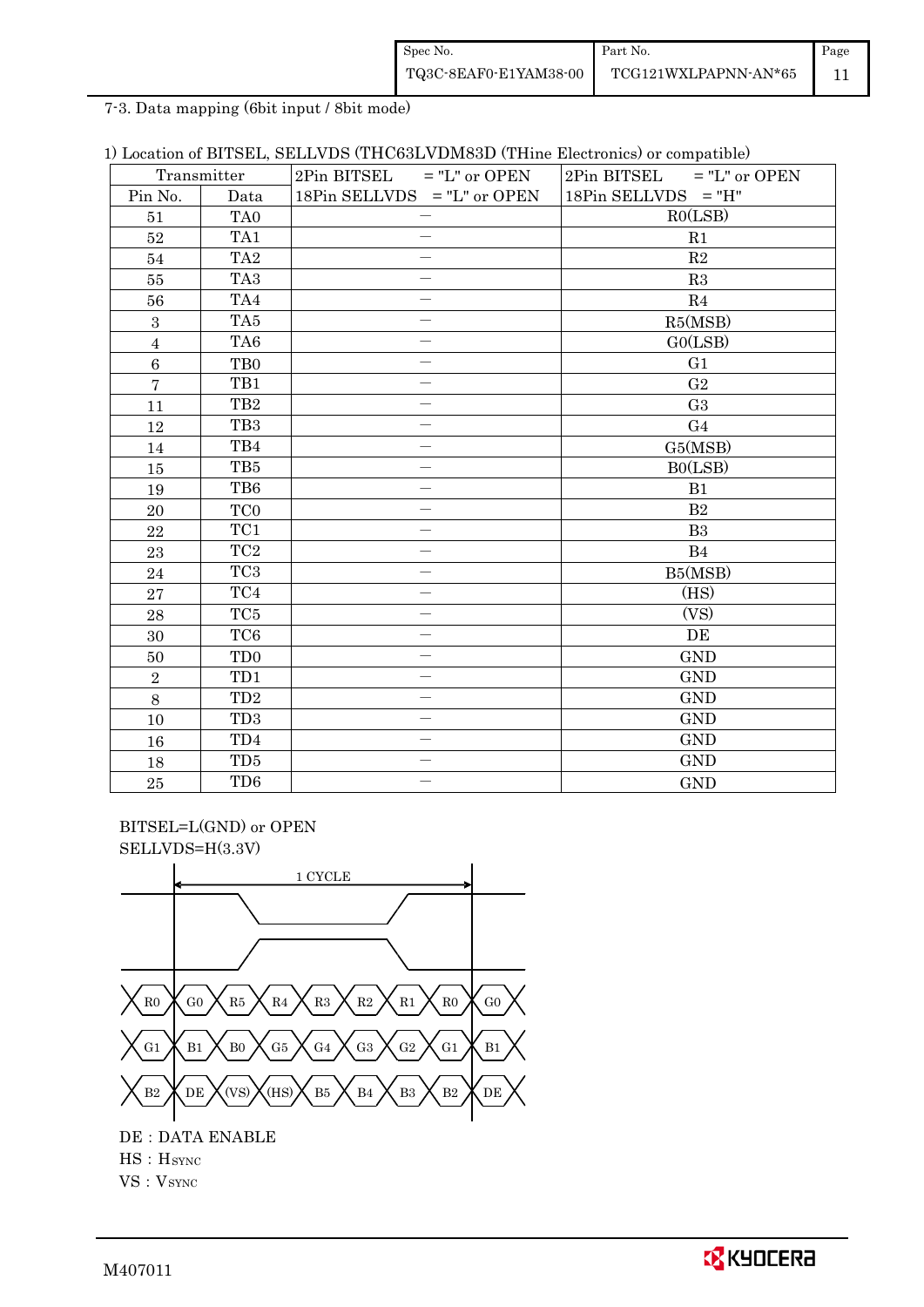2) Block Diagram

#### BITSEL=L(GND) or OPEN SELLVDS=H(3.3V)

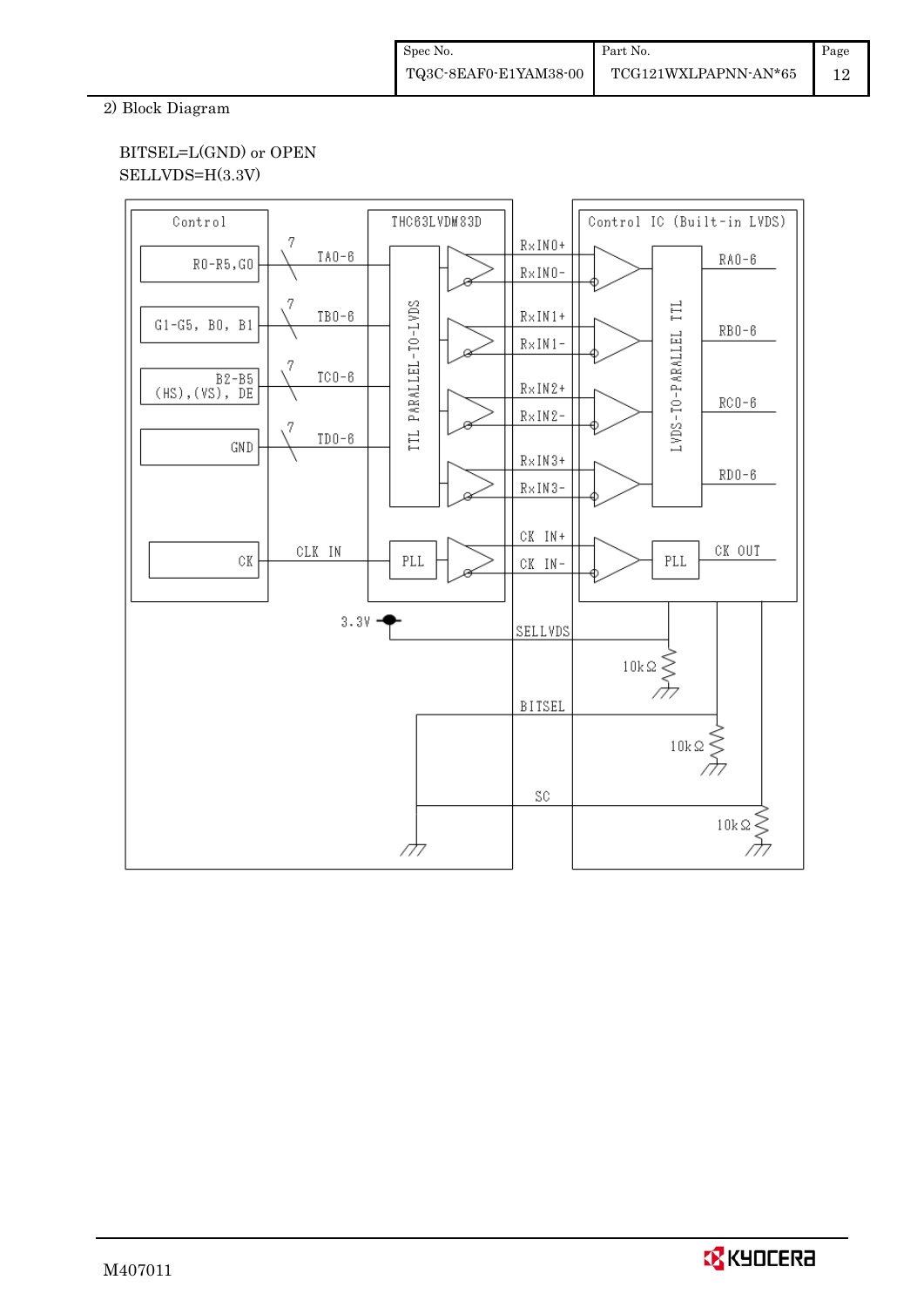

When using "6-bit Transmitter", please connect the unused channel of the control IC receiver as described in the diagram below.

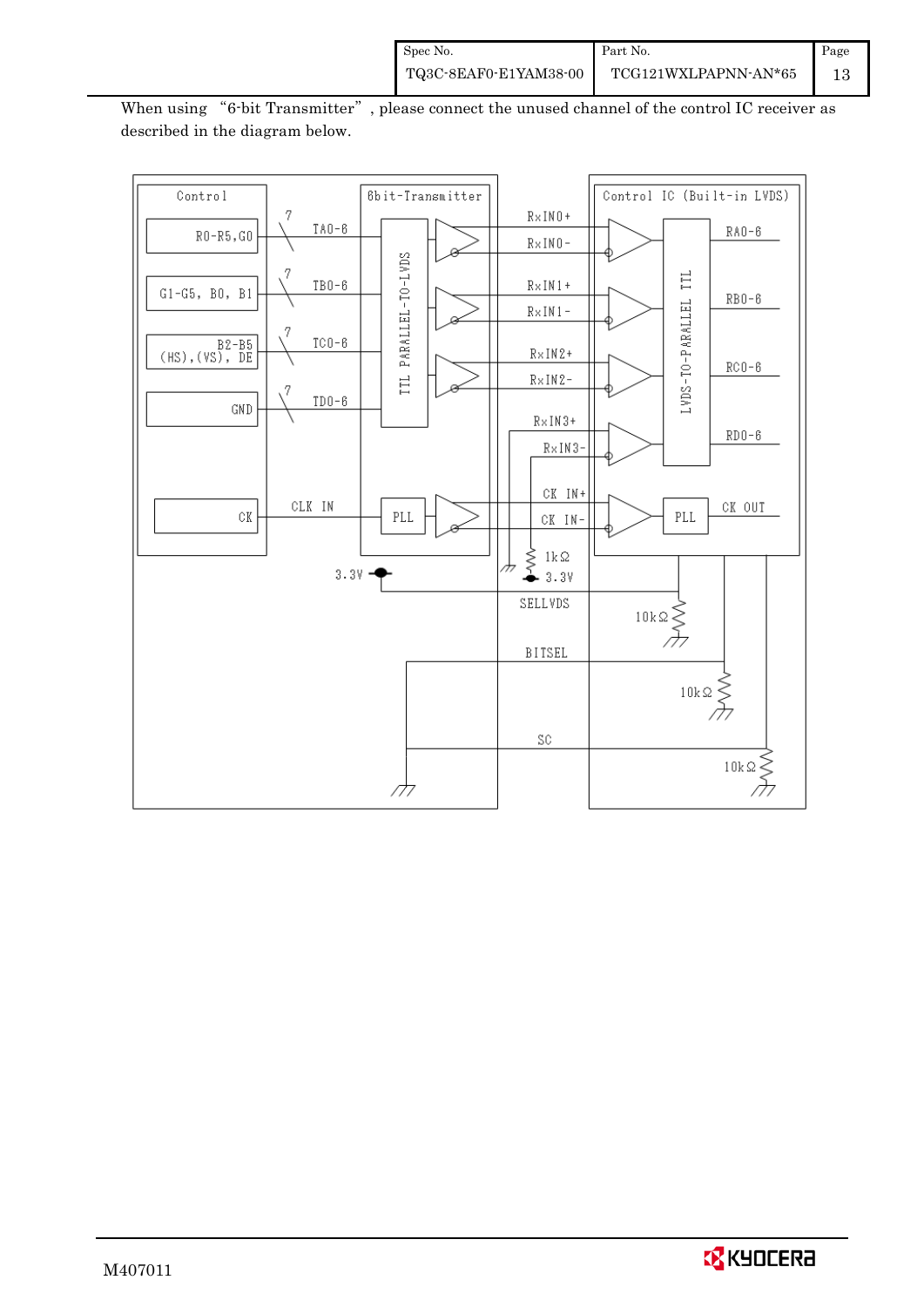| Spec No.              | Part No.             | Page |
|-----------------------|----------------------|------|
| TQ3C-8EAF0-E1YAM38-00 | TCG121WXLPAPNN-AN*65 |      |

7-4. Data mapping (8bit input / 8bit mode)

|  |  | 1) Location of BITSEL, SELLVDS (THC63LVDM83D (THine Electronics) or compatible) |  |  |
|--|--|---------------------------------------------------------------------------------|--|--|
|--|--|---------------------------------------------------------------------------------|--|--|

|                | Transmitter     | $2Pin$ BITSEL = "L" or OPEN   | $2Pin$ BITSEL = "L" or OPEN |  |  |
|----------------|-----------------|-------------------------------|-----------------------------|--|--|
| Pin No.        | Data            | 18Pin SELLVDS $=$ "L" or OPEN | $18Pin$ SELLVDS = "H"       |  |  |
| 51             | TA <sub>0</sub> | RO(LSB)                       | R <sub>2</sub>              |  |  |
| 52             | TA1             | R1                            | R3                          |  |  |
| 54             | TA <sub>2</sub> | R2                            | R <sub>4</sub>              |  |  |
| 55             | TA <sub>3</sub> | R3                            | R5                          |  |  |
| 56             | TA4             | R4                            | R6                          |  |  |
| $\mathbf{3}$   | TA5             | R5                            | R7(MSB)                     |  |  |
| $\overline{4}$ | TA6             | GO(LSB)                       | G <sub>2</sub>              |  |  |
| $\,6\,$        | T <sub>B0</sub> | G1                            | G <sub>3</sub>              |  |  |
| $\overline{7}$ | TB1             | G <sub>2</sub>                | G <sub>4</sub>              |  |  |
| 11             | TB <sub>2</sub> | G <sub>3</sub>                | G <sub>5</sub>              |  |  |
| 12             | TB <sub>3</sub> | G <sub>4</sub>                | G <sub>6</sub>              |  |  |
| 14             | TB4             | G <sub>5</sub>                | G7(MSB)                     |  |  |
| 15             | TB5             | BO(LSB)                       | B <sub>2</sub>              |  |  |
| 19             | TB6             | B1                            | B <sub>3</sub>              |  |  |
| 20             | TC <sub>0</sub> | B2                            | B <sub>4</sub>              |  |  |
| 22             | TC1             | B <sub>3</sub>                | B <sub>5</sub>              |  |  |
| 23             | TC <sub>2</sub> | B4                            | B <sub>6</sub>              |  |  |
| 24             | TC <sub>3</sub> | B <sub>5</sub>                | B7(MSB)                     |  |  |
| 27             | TC4             | (HS)                          | (HS)                        |  |  |
| 28             | TC <sub>5</sub> | (VS)                          | (VS)                        |  |  |
| 30             | TC <sub>6</sub> | DE                            | DE                          |  |  |
| 50             | TD <sub>0</sub> | R <sub>6</sub>                | RO(LSB)                     |  |  |
| $\,2$          | TD1             | R7(MSB)                       | R <sub>1</sub>              |  |  |
| $\,8\,$        | TD <sub>2</sub> | G <sub>6</sub>                | GO(LSB)                     |  |  |
| 10             | TD <sub>3</sub> | G7(MSB)                       | G <sub>1</sub>              |  |  |
| 16             | TD <sub>4</sub> | B <sub>6</sub>                | BO(LSB)                     |  |  |
| 18             | TD5             | B7(MSB)                       | B1                          |  |  |
| 25             | TD <sub>6</sub> | (NA)                          | (NA)                        |  |  |

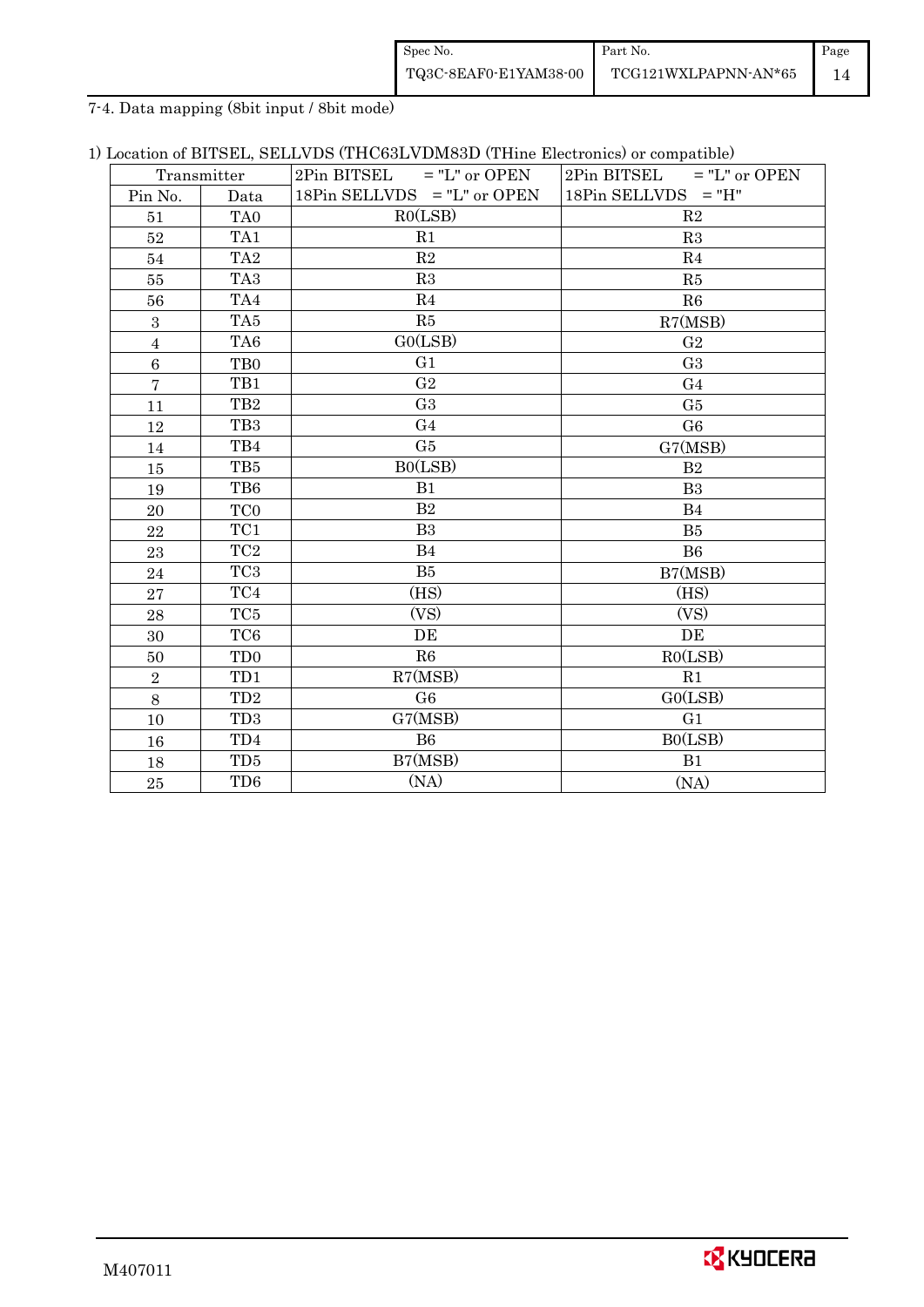#### BITSEL=L(GND) or OPEN SELLVDS=L(GND) or OPEN



VS: V<sub>SYNC</sub>

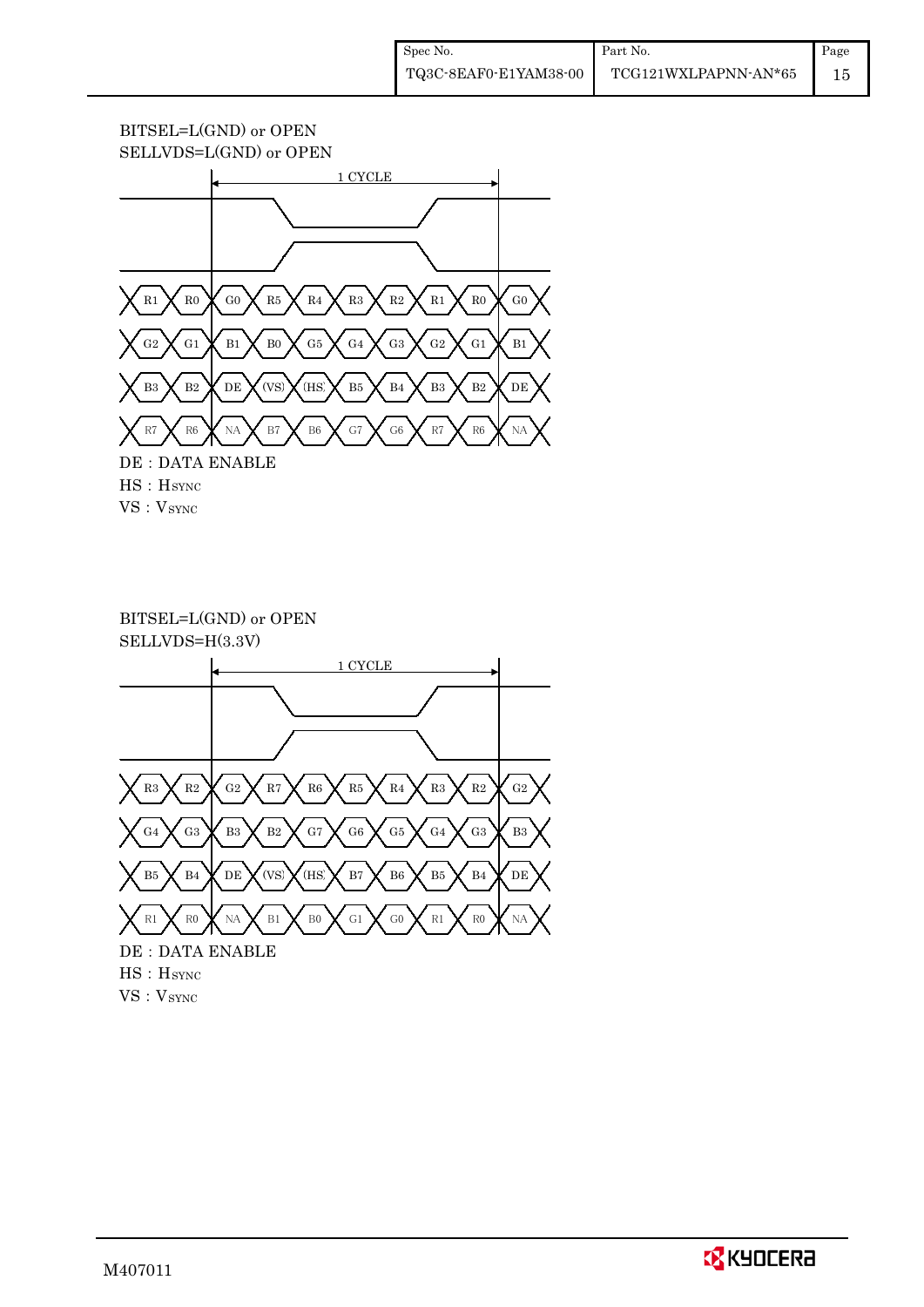#### 2) Block Diagram

#### BITSEL=L(GND) or OPEN SELLVDS=L(GND) or OPEN



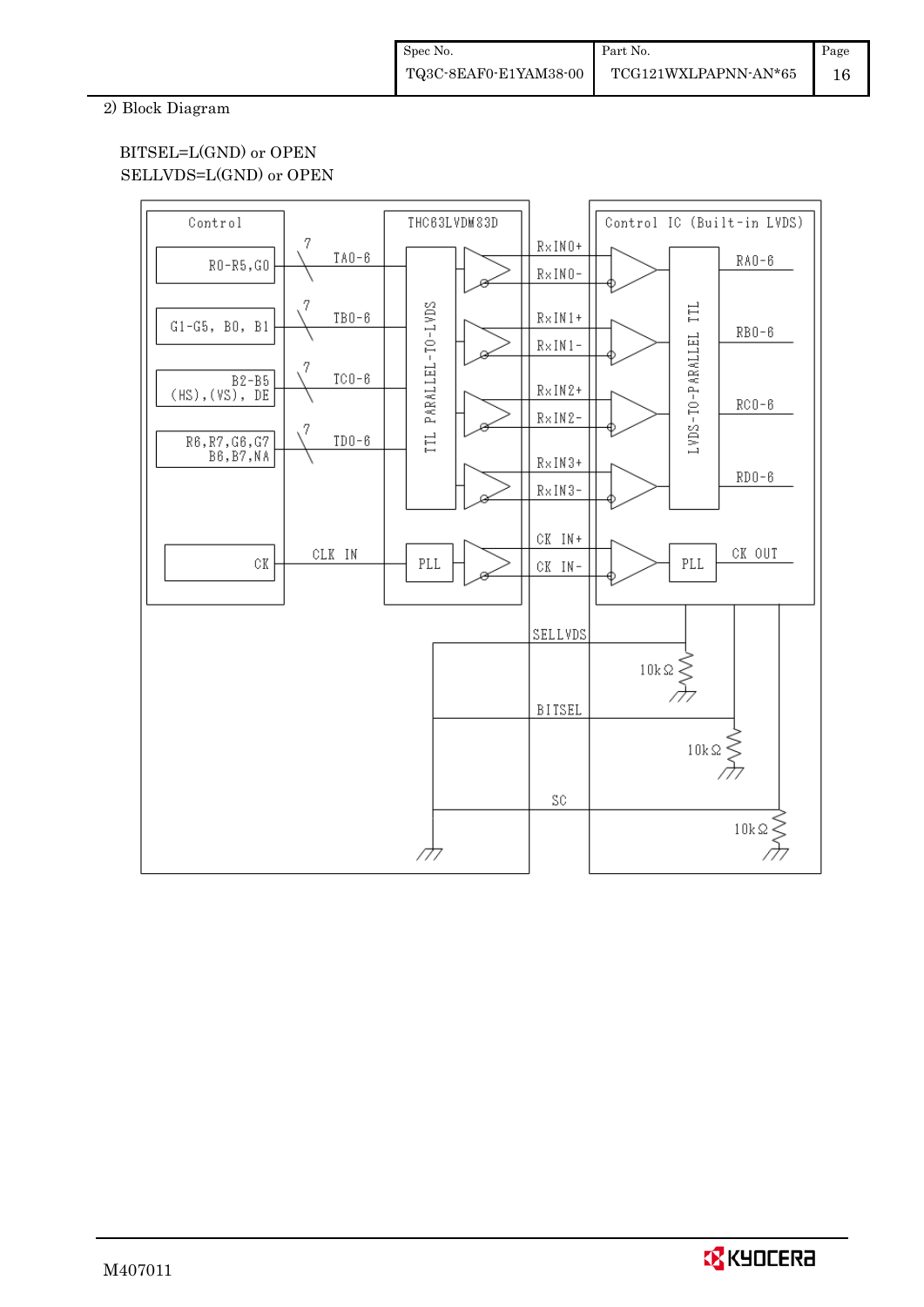## BITSEL=L(GND) or OPEN SELLVDS=H(3.3V)



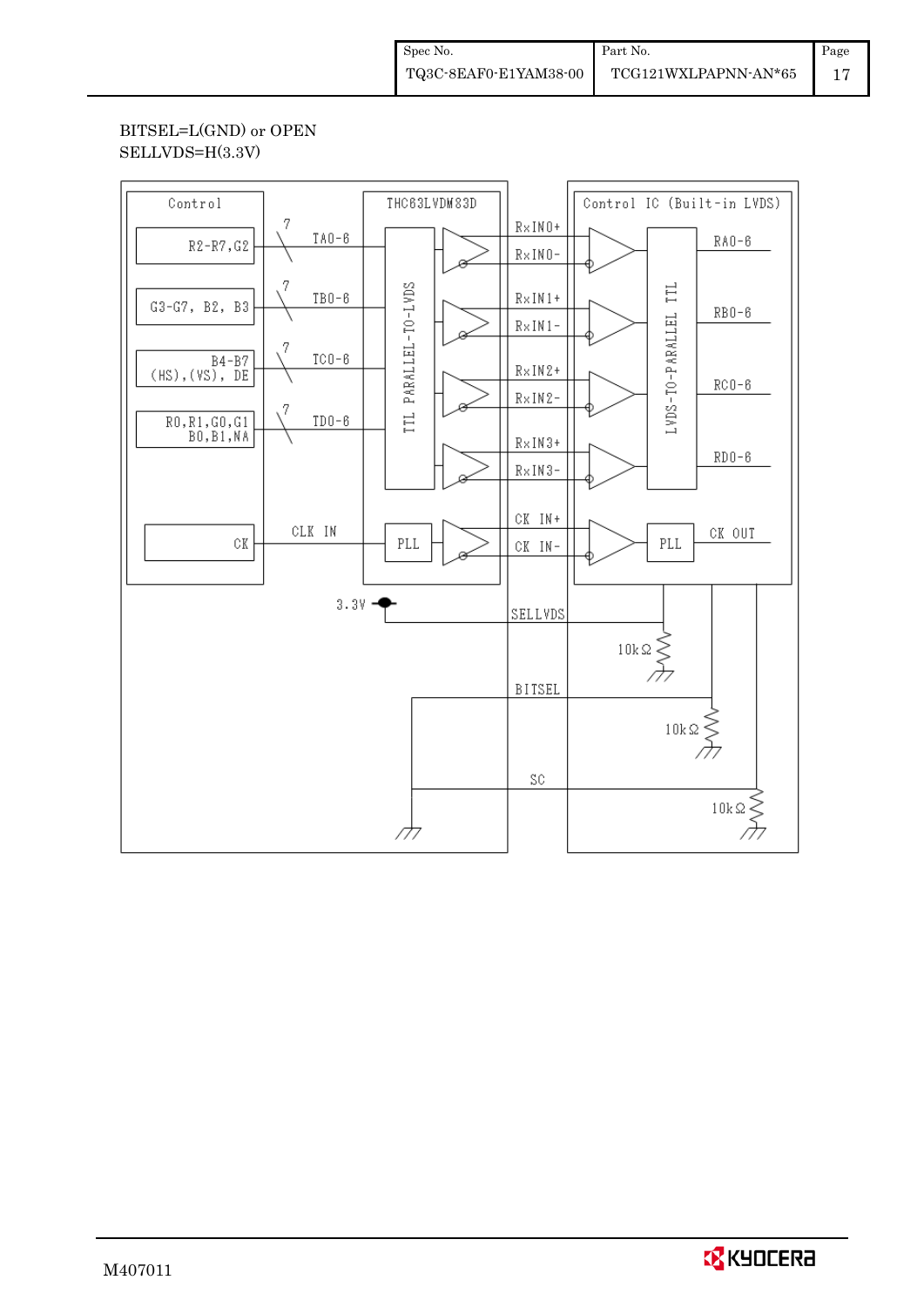| Spec No.              | Part No.             | Page |
|-----------------------|----------------------|------|
| TQ3C-8EAF0-E1YAM38-00 | TCG121WXLPAPNN-AN*65 |      |

7-5. Data mapping (6bit input / 6bit mode)

| 1) Location of BITSEL, SELLVDS (THC63LVDM83D (THine Electronics) or compatible) |  |
|---------------------------------------------------------------------------------|--|
|---------------------------------------------------------------------------------|--|

| Transmitter     |                  | 2Pin BITSEL<br>$=$ "H"        | 2Pin BITSEL<br>$=$ "H" |
|-----------------|------------------|-------------------------------|------------------------|
| Pin No.         | Data             | 18Pin SELLVDS $=$ "L" or OPEN | $18Pin$ SELLVDS = "H"  |
| 44              | TA <sub>0</sub>  | RO(LSB)                       |                        |
| 45              | TA1              | R1                            |                        |
| 47              | TA <sub>2</sub>  | R2                            |                        |
| 48              | TA <sub>3</sub>  | R3                            |                        |
| 1               | TA4              | R4                            |                        |
| 3               | TA5              | R5(MSB)                       |                        |
| $\overline{4}$  | TA <sub>6</sub>  | GO(LSB)                       |                        |
| $6\phantom{.}6$ | T <sub>B</sub> 0 | G1                            |                        |
| $\overline{7}$  | TB1              | G <sub>2</sub>                |                        |
| $9\phantom{.}$  | TB <sub>2</sub>  | G <sub>3</sub>                |                        |
| 10              | TB <sub>3</sub>  | G <sub>4</sub>                |                        |
| 12              | TB4              | G5(MSB)                       |                        |
| 13              | TB5              | B0(LSB)                       |                        |
| 15              | TB6              | B1                            |                        |
| 16              | TC <sub>0</sub>  | B2                            |                        |
| 18              | TC1              | B <sub>3</sub>                |                        |
| 19              | TC <sub>2</sub>  | <b>B</b> 4                    |                        |
| 20              | TC <sub>3</sub>  | B5(MSB)                       |                        |
| 22              | TC4              | (HS)                          |                        |
| 23              | TC5              | (VS)                          |                        |
| $\rm 25$        | TC <sub>6</sub>  | DE                            |                        |

BITSEL=H(3.3V) SELLVDS=L(GND) or OPEN



DE: DATA ENABLE HS:HSYNC VS: V<sub>SYNC</sub>

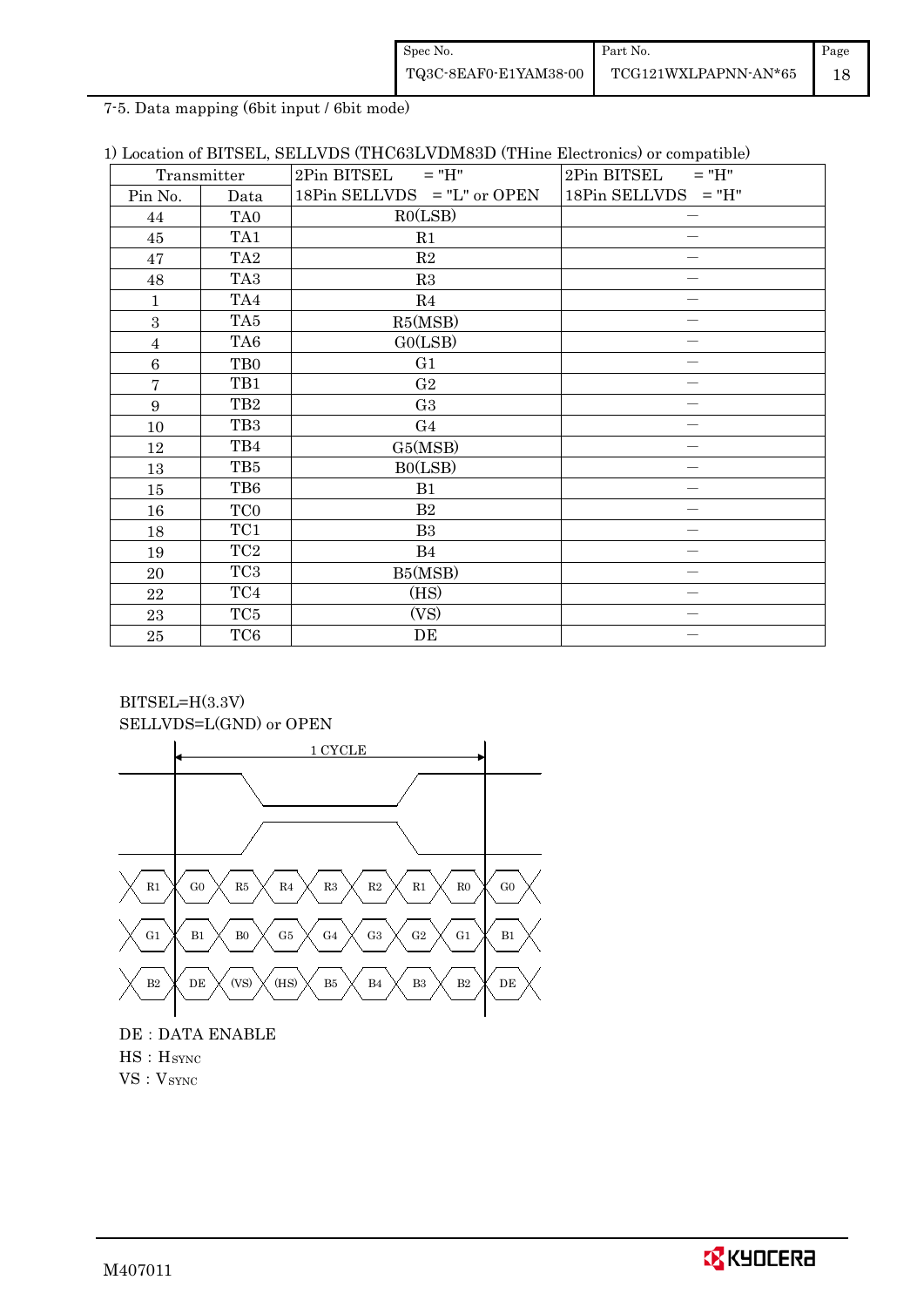#### 2) Block Diagram

#### BITSEL=H(3.3V) SELLVDS=L(GND) or OPEN



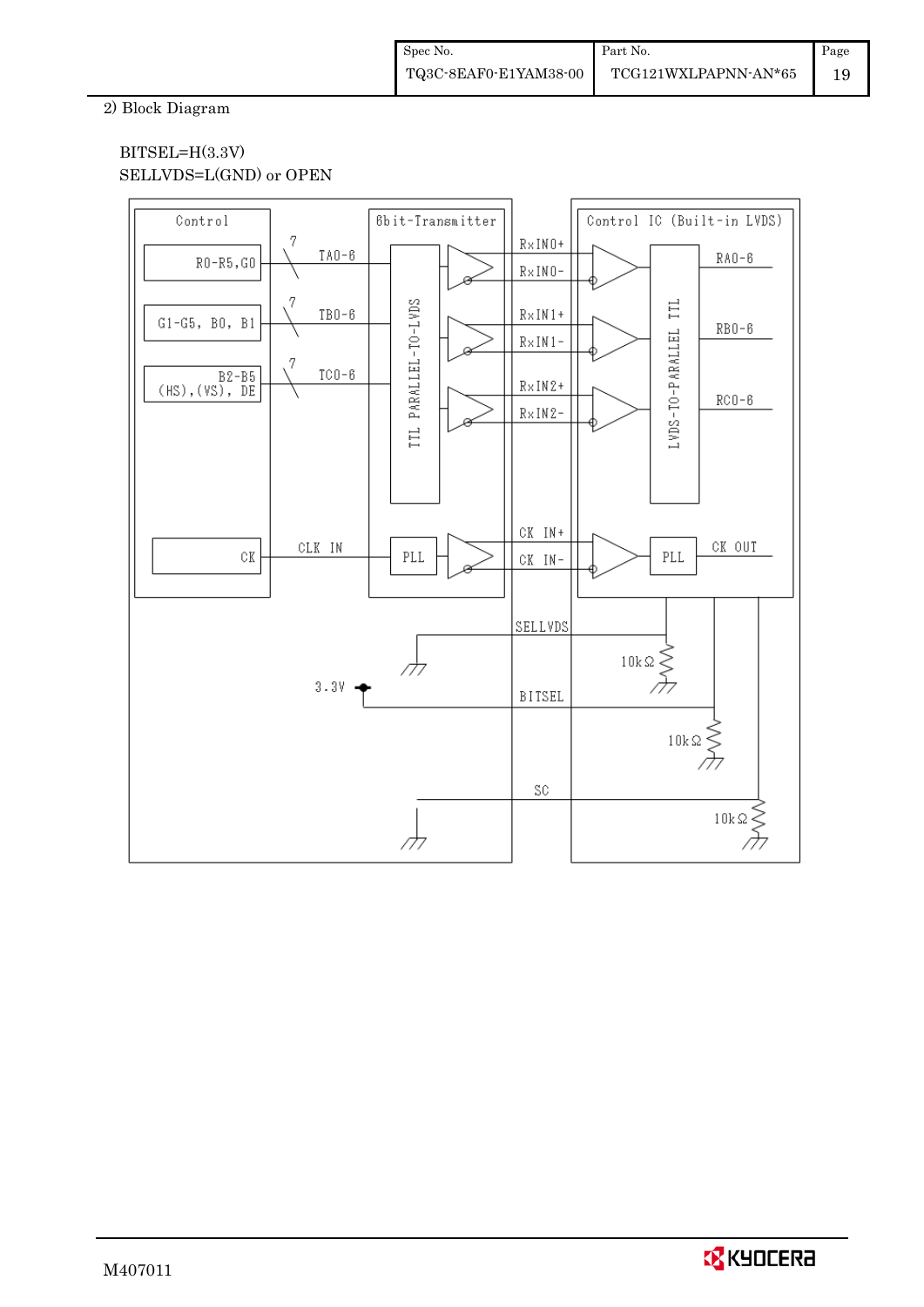# 8. Input timing characteristics  $\overline{\phantom{a}}$

|                       | Item                      | Symbol          | Min.  | Typ.  | Max. | Unit    | <b>Note</b> |
|-----------------------|---------------------------|-----------------|-------|-------|------|---------|-------------|
| Clock (CK)            | Frequency                 | $1/\mathrm{Tc}$ | 60    | 71.1  | 80   | MHz     |             |
|                       |                           | Th              | 1300  | 1440  | 1800 | Dot     |             |
|                       | Horizontal Period         |                 | 16.25 | 20.25 |      | $\mu$ s |             |
| Enable signal<br>(DE) | Horizontal display period | Thd             |       | 1280  |      |         |             |
|                       | Vertical Period           | Tv              | 803   | 823   | 1024 | Line    |             |
|                       | Vertical display period   | Tvd             |       | 800   |      |         |             |
| Refresh rate          |                           | $f_V$           | 50    | 60    | 70   |         | 2)          |

#### 8-1. Timing characteristics

1) If the display is used under the condition which is out of specifications such as higher clock frequency than specified value, there is a possibility phenomenon such as display error including white display, malfunction and no image may occur.

Please use the display under the conditions written in the specification.

- 2) Please set a clock frequency, a vertical dormant period, and the horizontal dormant period so that the Horizontal Period should not reach less than Min. value.
- 3) If the refresh rate reach less than Min. value, the deterioration of the display quality, flicker etc., may occur.(fv=1/Tv)



#### **Vertical Timing Diagram**

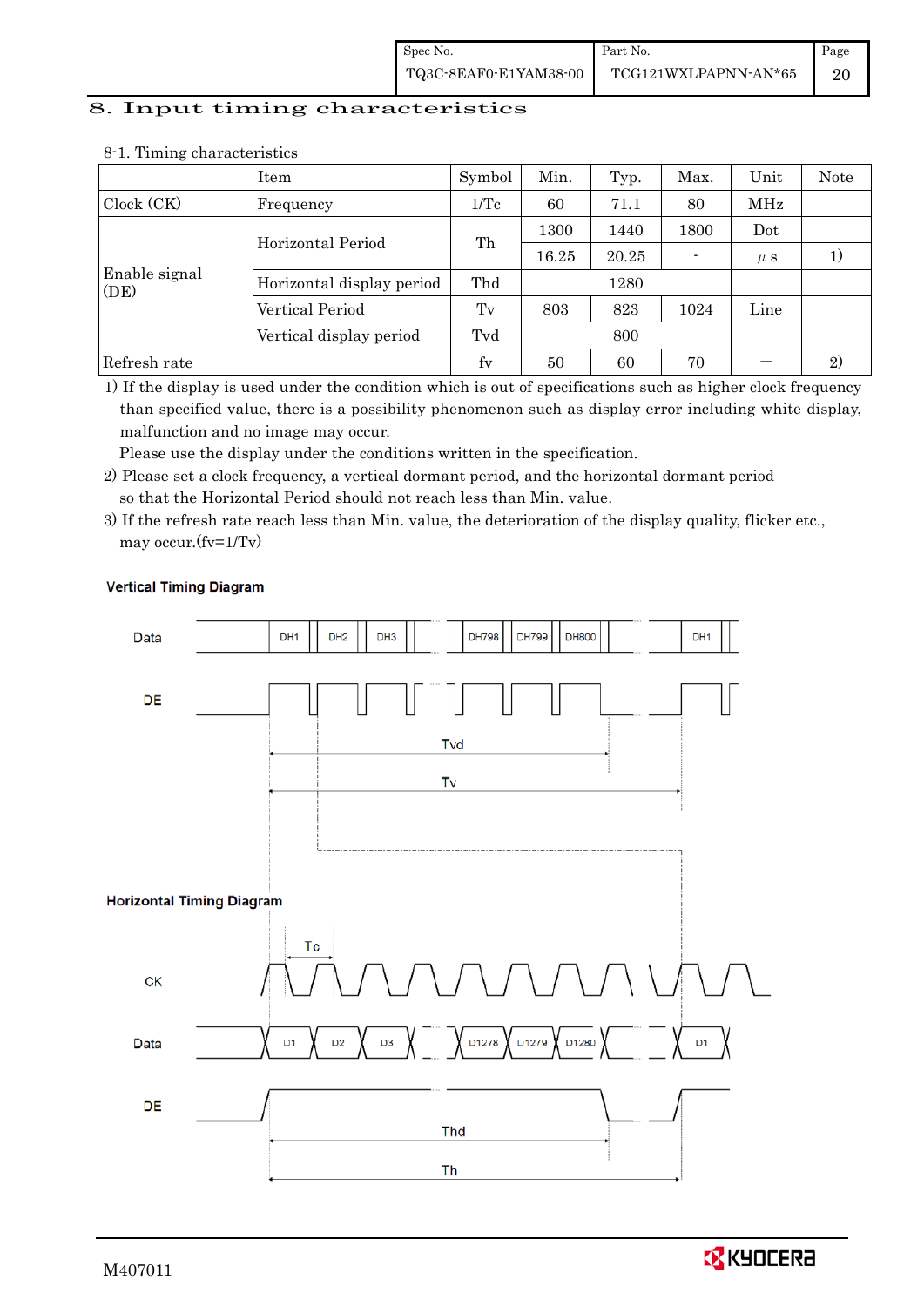| Spec No.              | Part No.             | Page |
|-----------------------|----------------------|------|
| TQ3C-8EAF0-E1YAM38-00 | TCG121WXLPAPNN-AN*65 |      |

8-2. Input Data Signals and Display position on the screen

| D1, DH1<br>D1, DH2 | D2, DH1<br>D <sub>2</sub> , DH <sub>2</sub>                                                                  | D3, DH1<br>D3, DH2 |                                    | D1280, DH1 |
|--------------------|--------------------------------------------------------------------------------------------------------------|--------------------|------------------------------------|------------|
|                    |                                                                                                              |                    | $\mathbf R$<br>$\bf{B}$<br>$\bf G$ |            |
|                    | D <sub>1</sub> , DH <sub>800</sub>   D <sub>2</sub> , DH <sub>800</sub>   D <sub>3</sub> , DH <sub>800</sub> |                    |                                    |            |

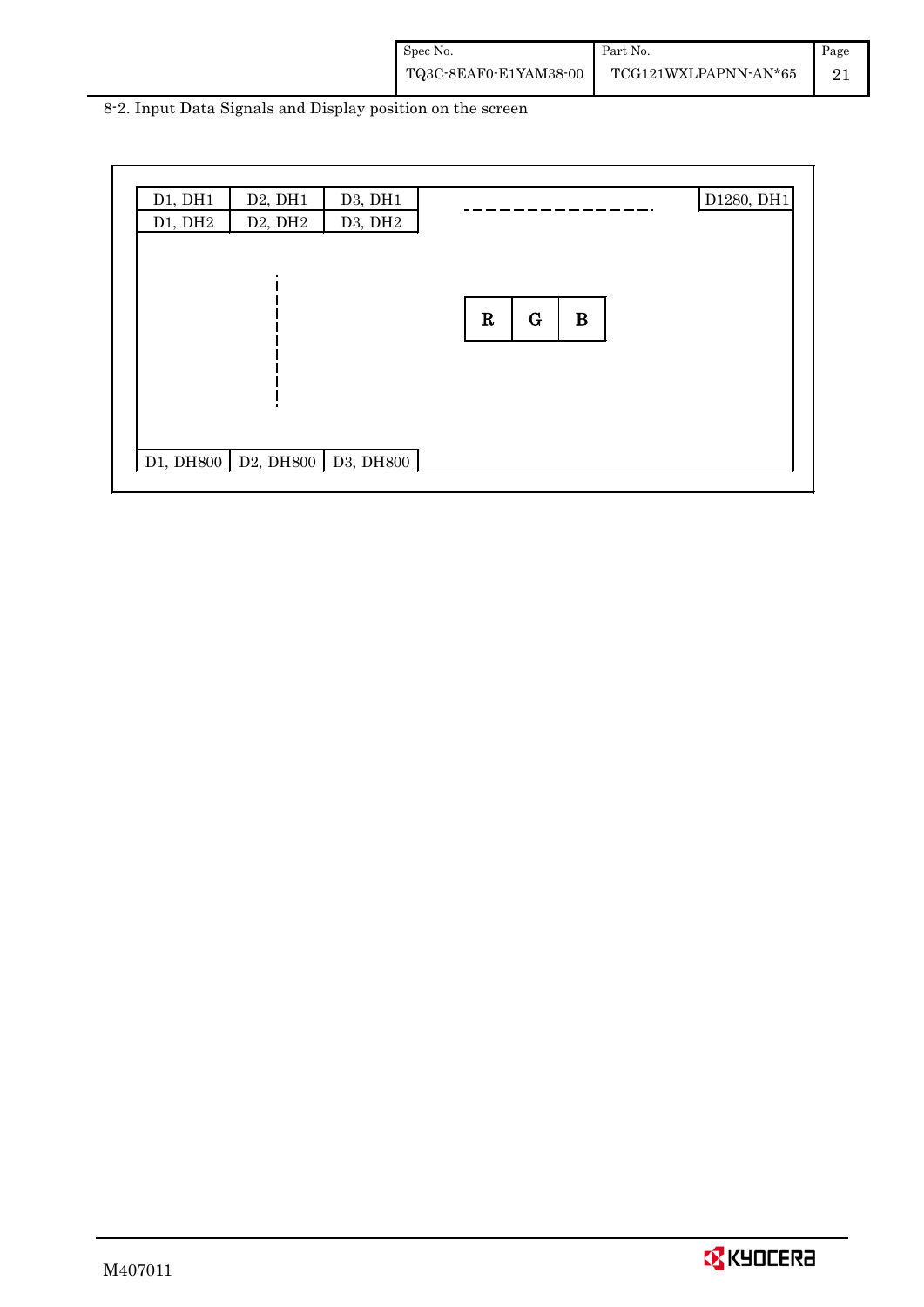#### 9. Lot number identification

The lot number shall be indicated on the back of the backlight case of each LCD.

| $\mathbb{R}^n$ TCG121WXLPAPNN-AN*65 : $\Box \Box - \Box \Box - \Box \Box$ : $\Box \Box \Box$ MADE IN $\Box \Box \Box \Box$ |  |  |                                        |  |
|----------------------------------------------------------------------------------------------------------------------------|--|--|----------------------------------------|--|
|                                                                                                                            |  |  | $\downarrow$ $\downarrow$ $\downarrow$ |  |
|                                                                                                                            |  |  | $2 \t3 \t4 \t5$                        |  |

- No1. No6. above indicate
	- 1. Data matrix
		- (The item from parts No. to Version No. is included in data matrix.)
		- 2. Year code
		- 3. Month code
		- 4. Date
		- 5. Version Number
	- 6. Country of origin (Japan or China)

| Year | 2018 | 2019 | 2020 | 2021 | 2022 | 2023 |
|------|------|------|------|------|------|------|
| Code |      | υ    |      |      |      |      |

| Month | Jan. | Feb. | Mar. | Apr. | May | Jun. |
|-------|------|------|------|------|-----|------|
| Code  |      |      |      |      |     |      |

| Month      | Jul. | Aug. | Sep. | $\rm Oct.$ | Nov. | Dec. |
|------------|------|------|------|------------|------|------|
| $\rm Code$ |      |      |      | ∡⊾         |      |      |

#### 10. Warranty

#### 10-1. Incoming inspection

Please inspect the LCD within one month after your receipt.

#### 10-2. Production warranty

 Kyocera warrants its LCD's for a period of 12 months from the ship date. Kyocera shall, by mutual agreement, replace or re-work defective LCD's that are shown to be Kyocera's responsibility.

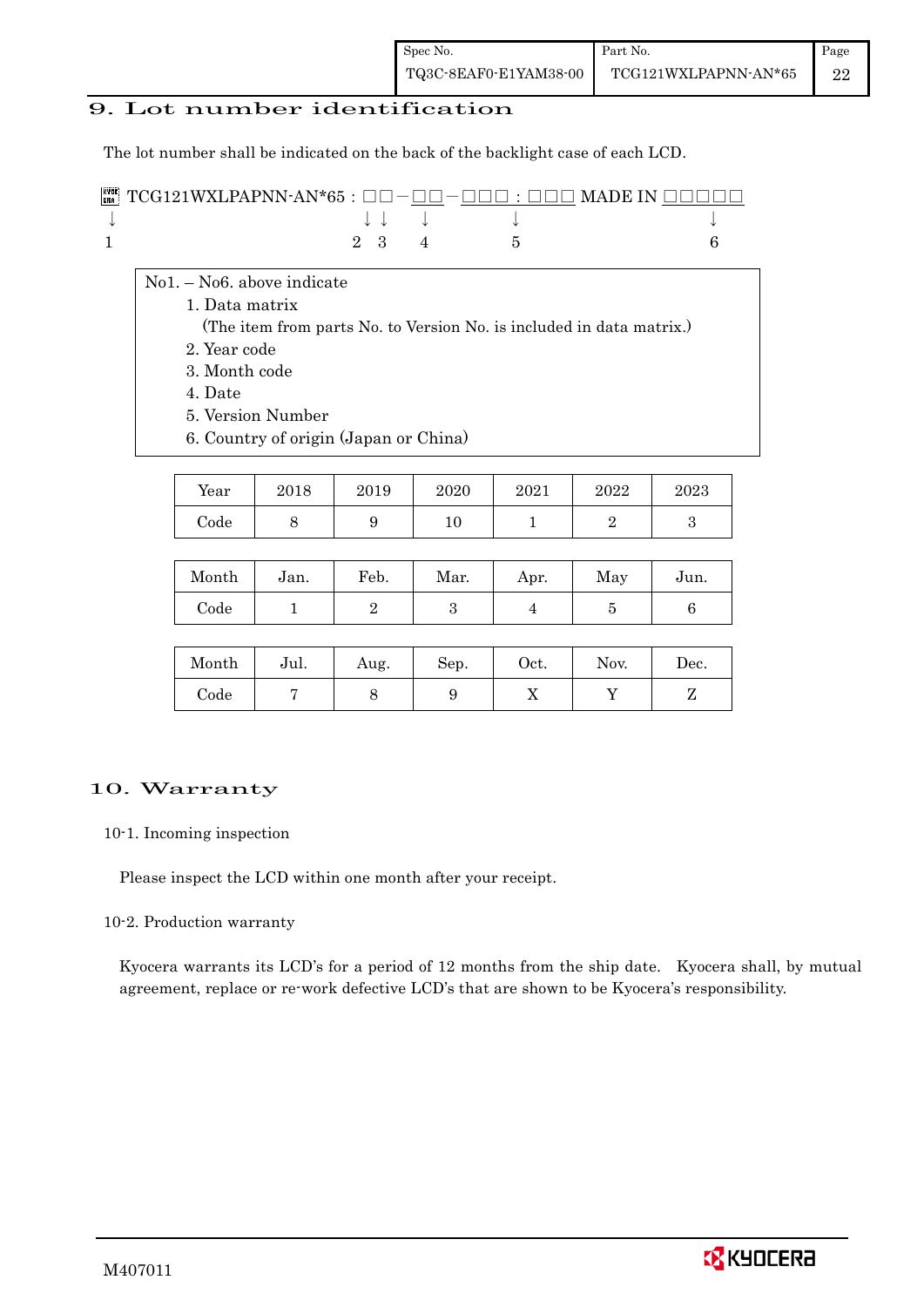#### 11. Precautions for use

- 11-1. Installation of the LCD
- 1) Please ground in order to stabilize brightness and display quality.
- 2) A transparent protection plate shall be added to protect the LCD and its polarizer.
- 3) The LCD shall be installed so that there is no pressure on the LSI chips.
- 4) Since this product is wide viewing product, occurrence level of in-plane unevenness by the external stress is different compared to current normal viewing product. So there is a possibility that in-plane unevenness will be occurred by over twist, strain giving by attaching to LCD, and over pressure to touch panel. Please be careful of stress when designing the housing.
- 5) A transparent protection sheet is attached to the polarizer. Please remove the protection film slowly before use, paying attention to static electricity.

#### 11-2. Static electricity

- 1) Since CMOS ICs are mounted directly onto the LCD glass, protection from static electricity is required.
- 2) Workers should use body grounding. Operator should wear ground straps.

#### 11-3. LCD operation

- 1) The LCD shall be operated within the limits specified. Operation at values outside of these limits may shorten life, and/or harm display images.
- 2) Please select the best display pattern based on your evaluation because flicker, lines or nonuniformity or unevenness can be visible depending on display patterns.

#### 11-4. Storage

- 1) The LCD shall be stored within the temperature and humidity limits specified. Store in a dark area, and protect the LCD from direct sunlight or fluorescent light.
- 2) Always store the LCD so that it is free from external pressure onto it.

#### 11-5. Usage

- 1) DO NOT store in a high humidity environment for extended periods. Polarizer degradation bubbles, and/or peeling off of the polarizer may result.
- 2) The front polarizer is easily scratched or damaged. Prevent touching it with any hard material, and from being pushed or rubbed.
- 3) The LCD screen may be cleaned by wiping the screen surface with a soft cloth or cotton pad using a little Ethanol.
- 4) Water may cause damage or discoloration of the polarizer. Clean condensation or moisture from any source immediately.
- 5) Always keep the LCD free from condensation during testing. Condensation may permanently spot or stain the polarizer.
- 6) Do not disassemble LCD because it will result in damage.
- 7) This Kyocera LCD has been specifically designed for use in general electronic devices, but not for use in a special environment such as usage in an active gas. Hence, when the LCD is supposed to be used in a special environment, evaluate the LCD thoroughly beforehand and do not expose the LCD to chemicals such as an active gas.
- 8) Please do not use solid-base image pattern for long hours because a temporary afterimage may appear. We recommend using screen saver etc. in cases where a solid-base image pattern must be used.
- 9) Liquid crystal may leak when the LCD is broken. Be careful not to let the fluid go into your eyes and mouth. In the case the fluid touches your body; rinse it off right away with water and soap.

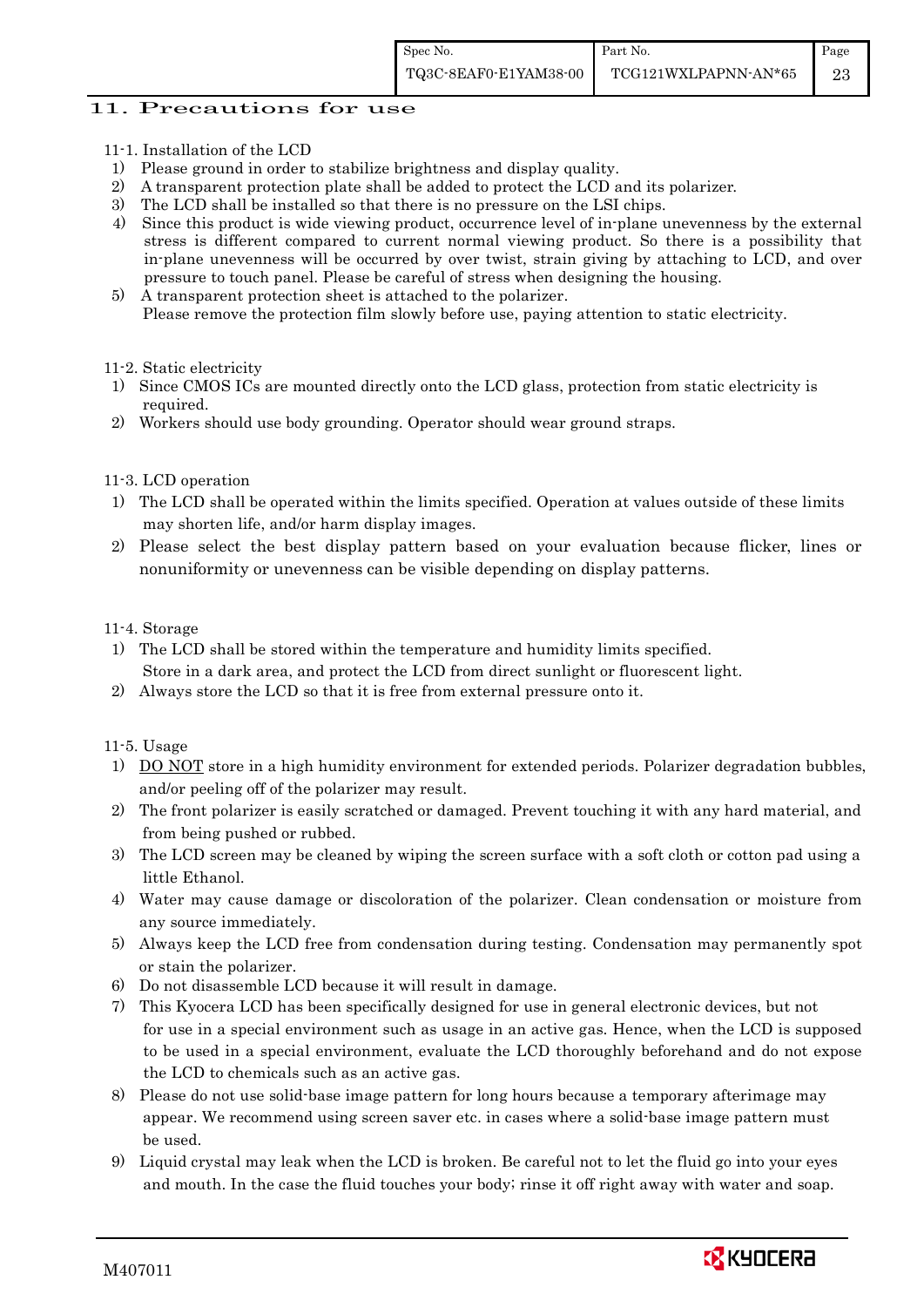#### 12. Reliability test data

| Test item                            | Test condition                                                                                     | Test time            |                                                            | Judgement                                                |
|--------------------------------------|----------------------------------------------------------------------------------------------------|----------------------|------------------------------------------------------------|----------------------------------------------------------|
| High temp.<br>atmosphere             | (80°C)                                                                                             | (240h)               | Display function<br>Display quality<br>Current consumption | $: No$ defect<br>$: No$ defect<br>$: No$ defect          |
| Low temp.<br>atmosphere              | (.30°C)                                                                                            | (240h)               | Display function<br>Display quality<br>Current consumption | $\therefore$ No defect<br>$: No$ defect<br>$: No$ defect |
| High temp.<br>humidity<br>atmosphere | $(40^{\circ}$ C 90%) RH                                                                            | (240h)               | Display function<br>Display quality<br>Current consumption | $\therefore$ No defect<br>$: No$ defect<br>$: No$ defect |
| Temp. cycle                          | (-30°C)<br>0.5 <sub>h</sub><br>0.5 <sub>h</sub><br>R.T.<br>$(80\textdegree C)$<br>0.5 <sub>h</sub> | $(10 \text{cycles})$ | Display function<br>Display quality<br>Current consumption | $: No$ defect<br>$: No$ defect<br>$: No$ defect          |
| High temp.<br>operation              | (80°C)                                                                                             | (500h)               | Display function<br>Display quality<br>Current consumption | $: No$ defect<br>$: No$ defect<br>$: No$ defect          |

1) Each test item uses a test LCD only once. The tested LCD is not used in any other tests.

2) The LCD is tested in circumstances in which there is no condensation.

3) The reliability test is not an out-going inspection.

4) The result of the reliability test is for your reference purpose only. The reliability test is conducted only to examine the LCD's capability.

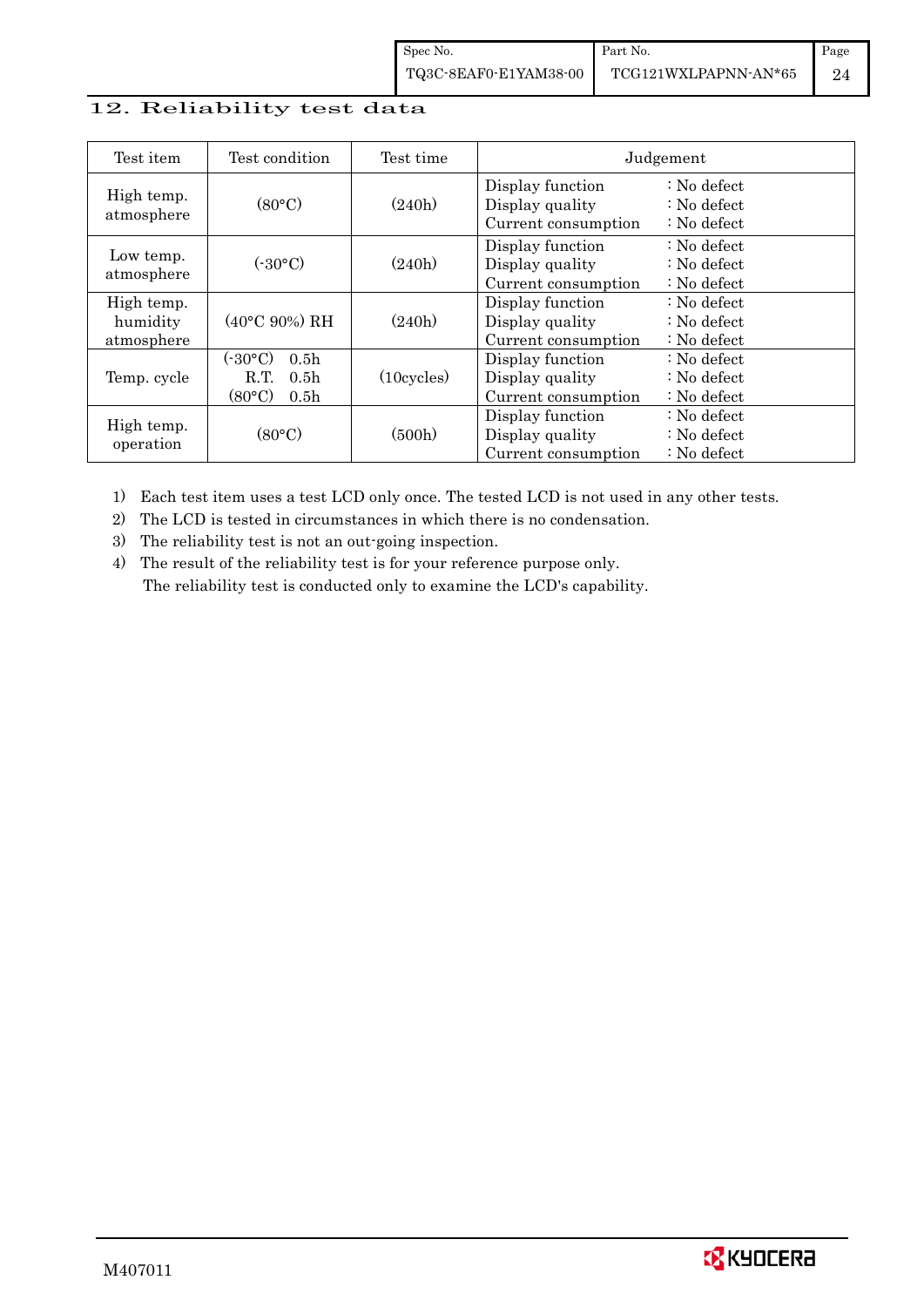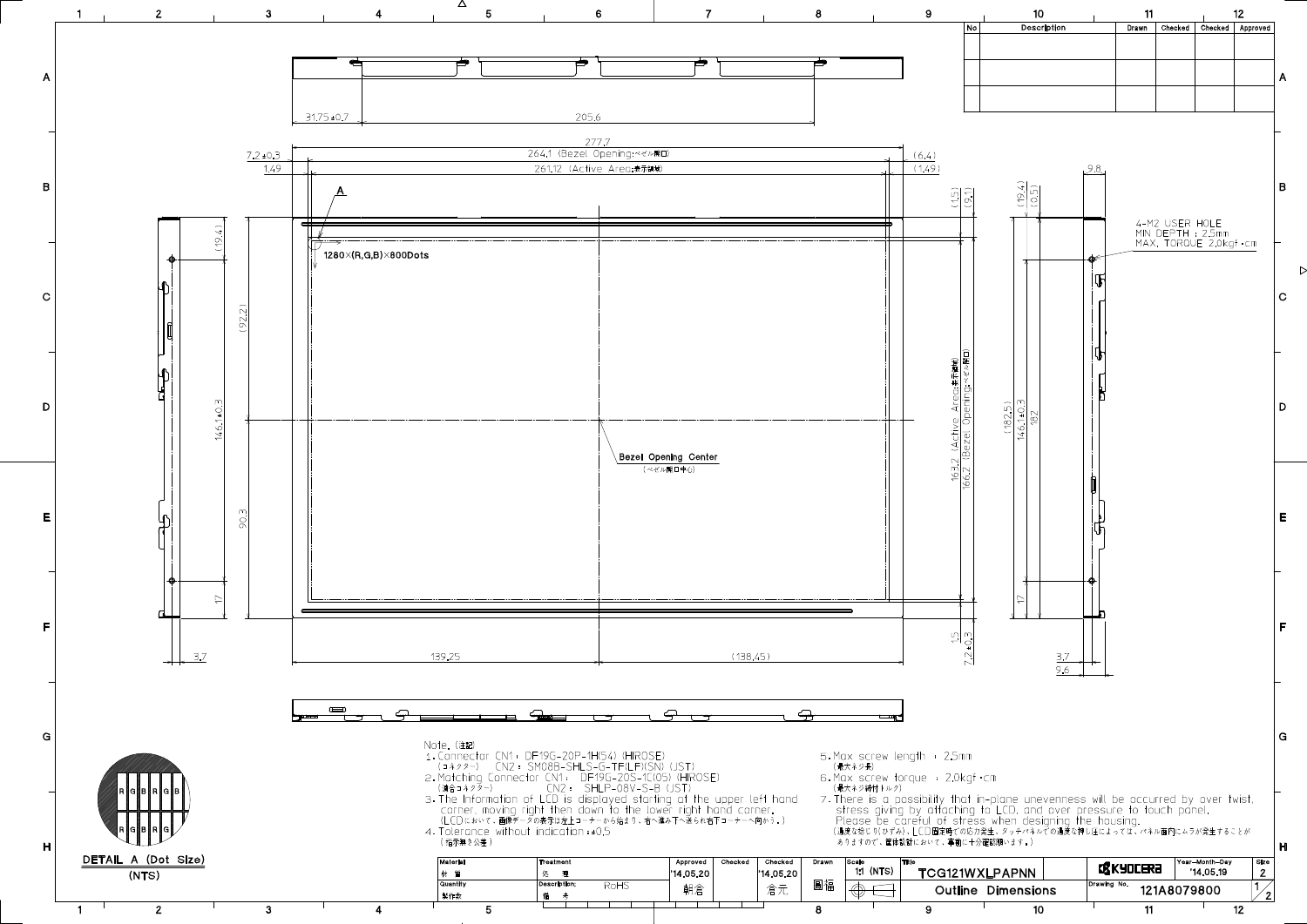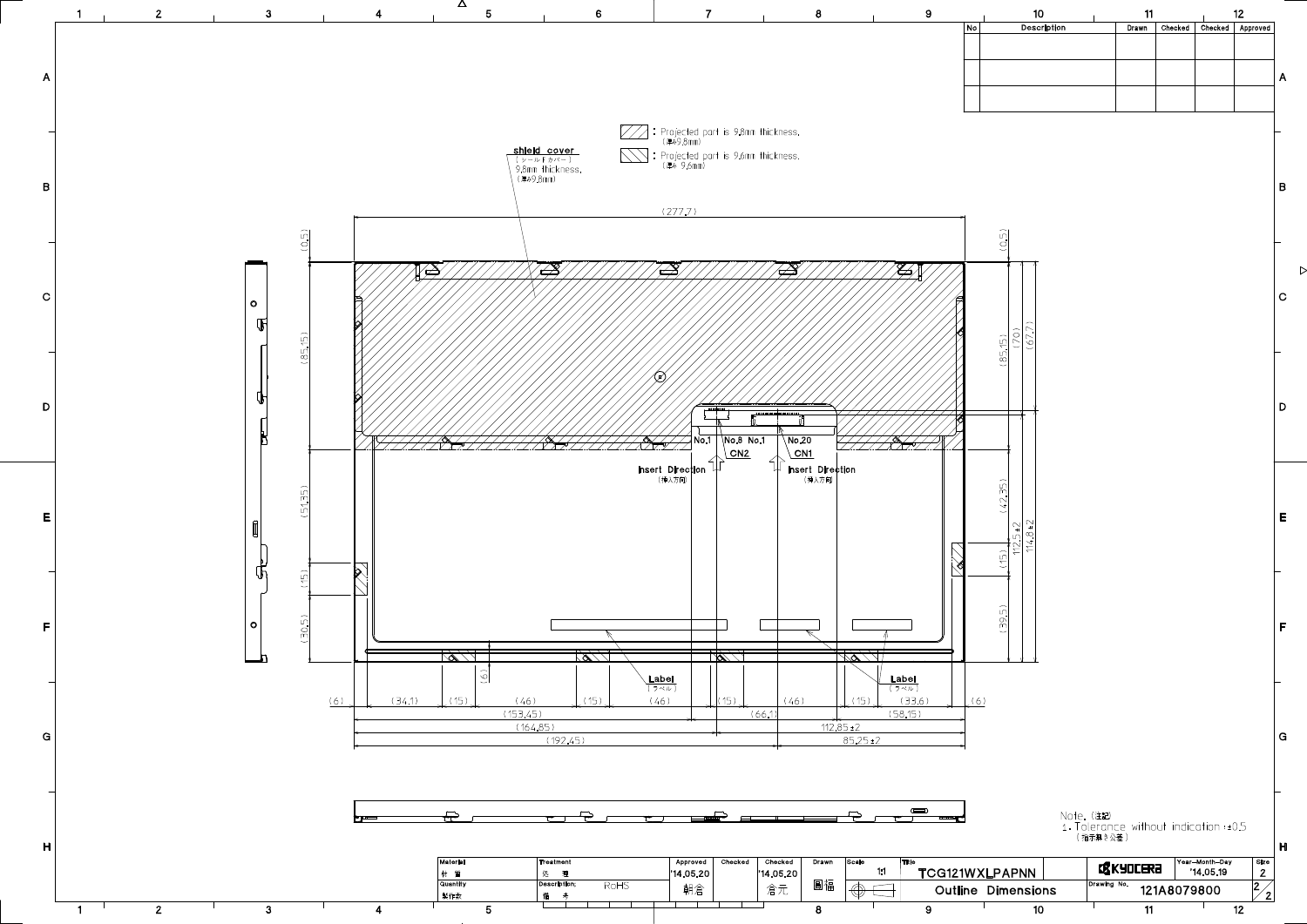| Spec No. | TQ3C-8EAF0-E2YAM38-00 |
|----------|-----------------------|
| Date.    | May 29, 2018          |

# KYOCERA INSPECTION STANDARD

# TYPE : TCG121WXLPAPNN-AN\*65

KYOCERA DISPLAY CORPORATION

| Original     |             | Designed by $:$ Engineering dept. | Confirmed by $:QA$ dept. |                    |                 |
|--------------|-------------|-----------------------------------|--------------------------|--------------------|-----------------|
| Issue Date   | Prepared    | Checked                           | Approved                 | Checked            | Approved        |
| May 29, 2018 | Tr redioida |                                   |                          | Watsumoto I Hamans | $\sim$ $\omega$ |

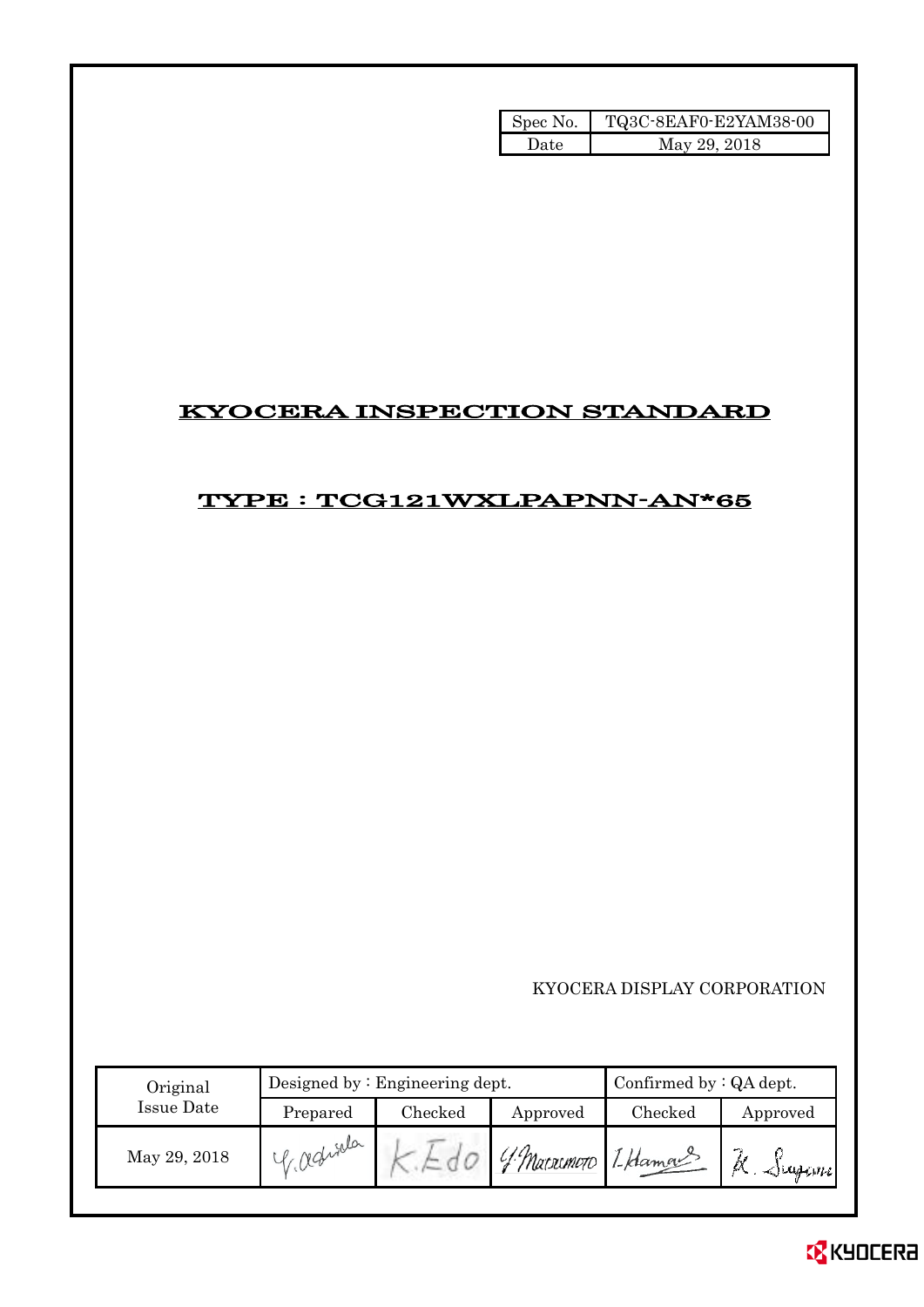| Spec No.              | Part No.             | Page |
|-----------------------|----------------------|------|
| TQ3C-8EAF0-E2YAM38-00 | TCG121WXLPAPNN-AN*65 |      |

|         |             |                                                                       |  | Revision record                 |              |                                |  |
|---------|-------------|-----------------------------------------------------------------------|--|---------------------------------|--------------|--------------------------------|--|
|         |             |                                                                       |  | Designed by : Engineering dept. |              | Confirmed by $\colon$ QA dept. |  |
|         | $\rm{Date}$ | $\ensuremath{\mathrm{Prepared}}$<br>Checked<br>${\Large\bf Approved}$ |  | $\rm Checked$                   | Approved     |                                |  |
|         |             |                                                                       |  |                                 |              |                                |  |
|         |             |                                                                       |  |                                 |              |                                |  |
| Rev.No. | Date        | Page                                                                  |  |                                 | Descriptions |                                |  |
|         |             |                                                                       |  |                                 |              |                                |  |
|         |             |                                                                       |  |                                 |              |                                |  |
|         |             |                                                                       |  |                                 |              |                                |  |
|         |             |                                                                       |  |                                 |              |                                |  |
|         |             |                                                                       |  |                                 |              |                                |  |
|         |             |                                                                       |  |                                 |              |                                |  |
|         |             |                                                                       |  |                                 |              |                                |  |
|         |             |                                                                       |  |                                 |              |                                |  |
|         |             |                                                                       |  |                                 |              |                                |  |
|         |             |                                                                       |  |                                 |              |                                |  |
|         |             |                                                                       |  |                                 |              |                                |  |
|         |             |                                                                       |  |                                 |              |                                |  |
|         |             |                                                                       |  |                                 |              |                                |  |
|         |             |                                                                       |  |                                 |              |                                |  |
|         |             |                                                                       |  |                                 |              |                                |  |
|         |             |                                                                       |  |                                 |              |                                |  |
|         |             |                                                                       |  |                                 |              |                                |  |
|         |             |                                                                       |  |                                 |              |                                |  |
|         |             |                                                                       |  |                                 |              |                                |  |
|         |             |                                                                       |  |                                 |              |                                |  |
|         |             |                                                                       |  |                                 |              |                                |  |
|         |             |                                                                       |  |                                 |              |                                |  |
|         |             |                                                                       |  |                                 |              |                                |  |
|         |             |                                                                       |  |                                 |              |                                |  |
|         |             |                                                                       |  |                                 |              |                                |  |
|         |             |                                                                       |  |                                 |              |                                |  |
|         |             |                                                                       |  |                                 |              |                                |  |
|         |             |                                                                       |  |                                 |              |                                |  |
|         |             |                                                                       |  |                                 |              |                                |  |
|         |             |                                                                       |  |                                 |              |                                |  |
|         |             |                                                                       |  |                                 |              |                                |  |
|         |             |                                                                       |  |                                 |              |                                |  |
|         |             |                                                                       |  |                                 |              |                                |  |
|         |             |                                                                       |  |                                 |              |                                |  |
|         |             |                                                                       |  |                                 |              |                                |  |
|         |             |                                                                       |  |                                 |              |                                |  |
|         |             |                                                                       |  |                                 |              |                                |  |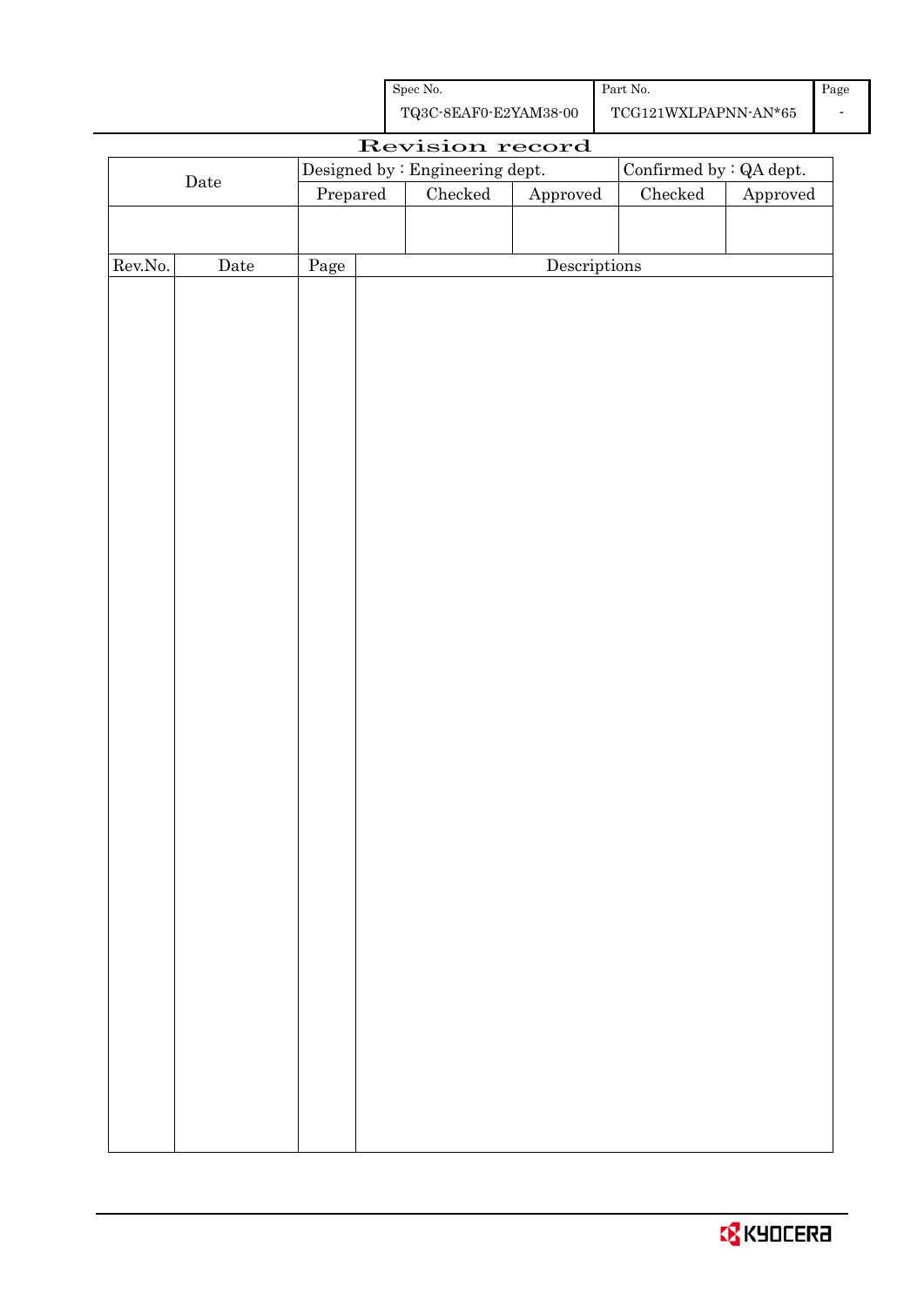Page 1

# Visuals specification

| 1) Note         |                             |                                                                     |                                                                                        |  |  |  |  |  |  |
|-----------------|-----------------------------|---------------------------------------------------------------------|----------------------------------------------------------------------------------------|--|--|--|--|--|--|
|                 |                             |                                                                     | Note                                                                                   |  |  |  |  |  |  |
| General         | 1.                          |                                                                     | Customer identified anomalies not defined within this inspection standard shall be     |  |  |  |  |  |  |
|                 |                             |                                                                     | reviewed by Kyocera, and an additional standard shall be determined by mutual          |  |  |  |  |  |  |
|                 | consent.                    |                                                                     |                                                                                        |  |  |  |  |  |  |
|                 | 2.                          |                                                                     | This inspection standard about the image quality shall be applied to any defect within |  |  |  |  |  |  |
|                 |                             | the active area and shall not be applicable to outside of the area. |                                                                                        |  |  |  |  |  |  |
|                 | Inspection conditions<br>3. |                                                                     |                                                                                        |  |  |  |  |  |  |
|                 | Luminance                   |                                                                     | $\div 500$ Lux min.                                                                    |  |  |  |  |  |  |
|                 |                             | Inspection distance                                                 | $:300$ mm.                                                                             |  |  |  |  |  |  |
|                 | Temperature                 |                                                                     | : 25 $\pm$ 5°C                                                                         |  |  |  |  |  |  |
|                 | Direction                   |                                                                     | : Directly above                                                                       |  |  |  |  |  |  |
| Definition of   | Dot defect                  | Bright dot defect                                                   | The dot is constantly "on" when power applied to the                                   |  |  |  |  |  |  |
| inspection item |                             |                                                                     | LCD, even when all "Black" data sent to the screen.                                    |  |  |  |  |  |  |
|                 |                             |                                                                     | Inspection tool: 5% Transparency neutral density filter.                               |  |  |  |  |  |  |
|                 |                             |                                                                     | Count dot: If the dot is visible through the filter.                                   |  |  |  |  |  |  |
|                 |                             |                                                                     | Don't count dot: If the dot is not visible through the                                 |  |  |  |  |  |  |
|                 |                             |                                                                     | filter.                                                                                |  |  |  |  |  |  |
|                 |                             |                                                                     | $\,$ B<br>R<br>R<br>G<br>G                                                             |  |  |  |  |  |  |
|                 |                             |                                                                     | RGBRGBRGB                                                                              |  |  |  |  |  |  |
|                 |                             |                                                                     | dot defect<br>R G B R G B R <br>G B                                                    |  |  |  |  |  |  |
|                 |                             | Black dot defect                                                    | The dot is constantly "off" when power applied to the                                  |  |  |  |  |  |  |
|                 |                             |                                                                     | LCD, even when all "White" data sent to the screen.                                    |  |  |  |  |  |  |
|                 |                             | Adjacent dot                                                        | Adjacent dot defect is defined as two or more bright dot                               |  |  |  |  |  |  |
|                 |                             |                                                                     | defects or black dot defects.                                                          |  |  |  |  |  |  |
|                 |                             |                                                                     |                                                                                        |  |  |  |  |  |  |
|                 |                             |                                                                     | GBRGBRG                                                                                |  |  |  |  |  |  |
|                 |                             |                                                                     | RGBRGBRGB<br>dot defect                                                                |  |  |  |  |  |  |
|                 |                             |                                                                     | $G$ $B$ $R$ $G$ $B$ $R$<br>R<br>G<br>в                                                 |  |  |  |  |  |  |
|                 | External                    | Bubble, Scratch,                                                    | Visible operating (all pixels "Black" or "White") and non                              |  |  |  |  |  |  |
|                 | inspection                  | Foreign particle                                                    | operating.                                                                             |  |  |  |  |  |  |
|                 |                             | (Polarizer, Cell,                                                   |                                                                                        |  |  |  |  |  |  |
|                 |                             | Backlight)                                                          |                                                                                        |  |  |  |  |  |  |
|                 |                             | Appearance                                                          | Does not satisfy the value at the spec.                                                |  |  |  |  |  |  |
|                 |                             | inspection                                                          |                                                                                        |  |  |  |  |  |  |
|                 | Definition                  | Definition of circle size                                           | Definition of linear size                                                              |  |  |  |  |  |  |
|                 | of size                     |                                                                     |                                                                                        |  |  |  |  |  |  |
|                 |                             |                                                                     |                                                                                        |  |  |  |  |  |  |
|                 |                             |                                                                     |                                                                                        |  |  |  |  |  |  |
|                 |                             |                                                                     |                                                                                        |  |  |  |  |  |  |
|                 |                             |                                                                     |                                                                                        |  |  |  |  |  |  |
|                 |                             | $d = (a + b)/2$                                                     |                                                                                        |  |  |  |  |  |  |